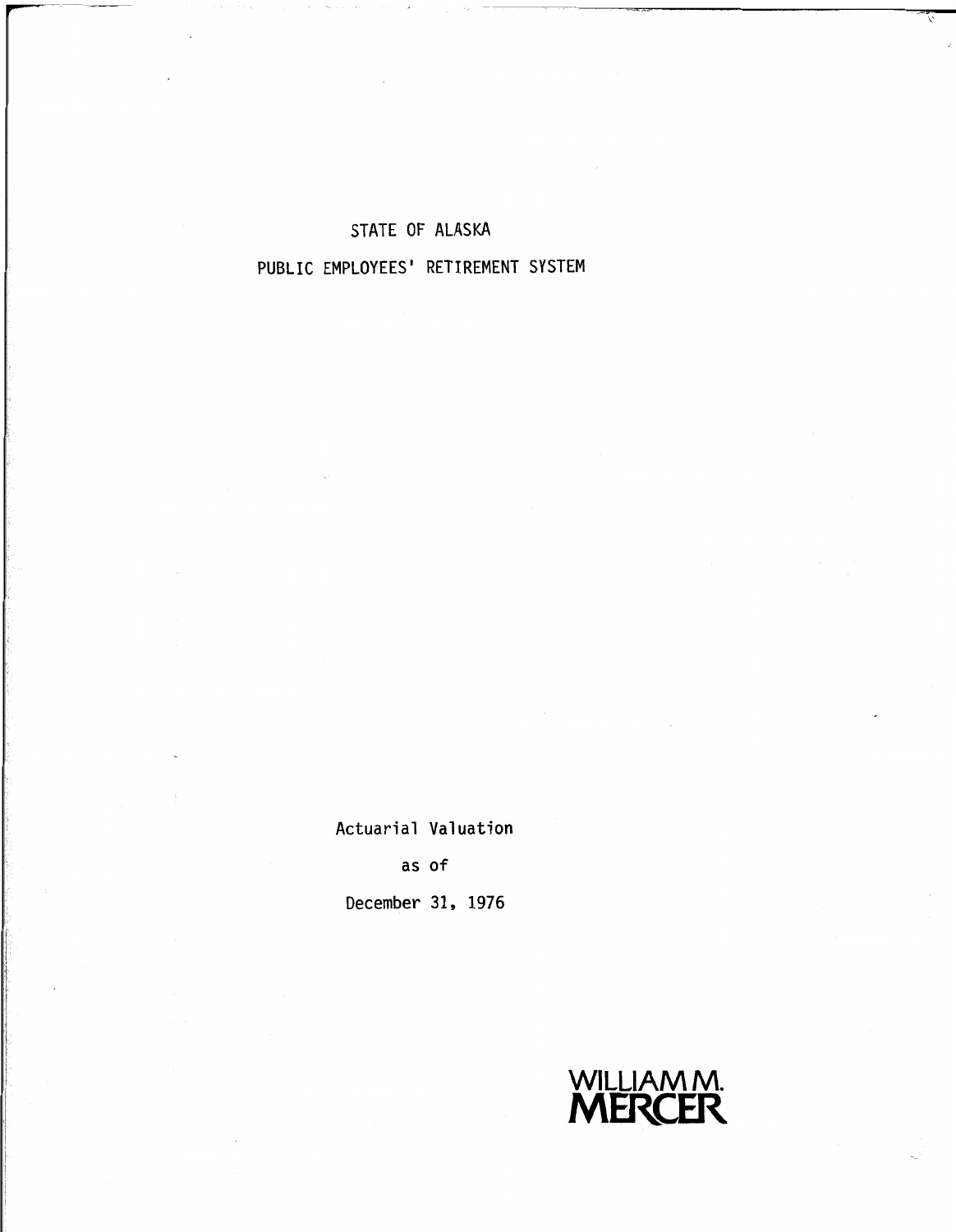

**Benefit Services/ Consulting Actuaries**  October 18, 1977

Mr. B. B. Allen Commissioner of Administration State of Alaska Department of Administration Pouch CR Juneau, Alaska 99811

Dear Commissioner Allen:

At your request, we have completed an actuarial valuation of the Alaska Public Employees' Retirement System as of December 31, 1976, in order to examine the financial status of the System and to determine the Employer contribution rates for the 1978-79 fiscal year.

The results of our valuation, included in this report, are based upon employee data and financial information supplied by your Department and the actuarial assumptions and methods chosen by the Actuary.

On the basis of this data and the actuarial method and assumptions described in this report, I certify that to the best of my knowledge and belief, the attached statements are true and correct.

Respectfully submitted,

Robert I Kichardson

Robert F. Richardson, **MAAA**  Assistant Vice President

RFR: jn

Attachments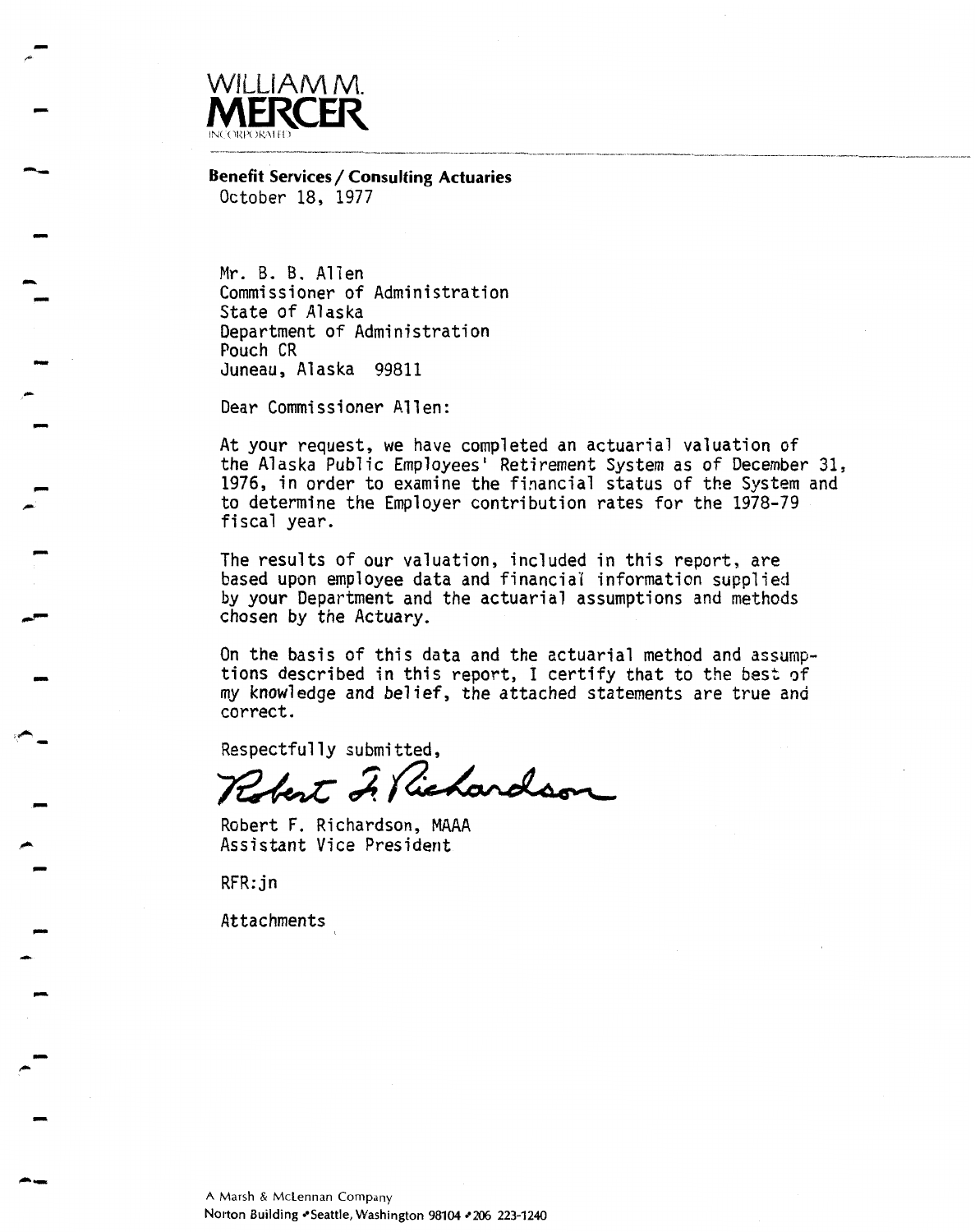**William M. Mercer, Incorporated** 

**TABLE OF CONTENTS** 

# **Page**

|           | SECTION 1       SUMMARY OF THE VALUATION                                                                    | 1  |
|-----------|-------------------------------------------------------------------------------------------------------------|----|
| SECTION 2 | ANALYSIS OF THE VALUATION                                                                                   | 3  |
| SECTION 3 | SUMMARY AND CONCLUSIONS                                                                                     | 12 |
|           | APPENDIX 1 - ACTUARIAL METHOD AND ASSUMPTIONS.                                                              | 13 |
|           | APPENDIX 2 - PARTICIPANT DATA                                                                               | 14 |
|           | APPENDIX 3 - ACTUARIAL DETERMINATIONS                                                                       | 17 |
|           | APPENDIX 4 - SUMMARY OF THE PROVISIONS OF<br>THE ALASKA PUBLIC EMPLOYEES'<br>SYSTEM AS OF NOVEMBER 1, 1976. | 23 |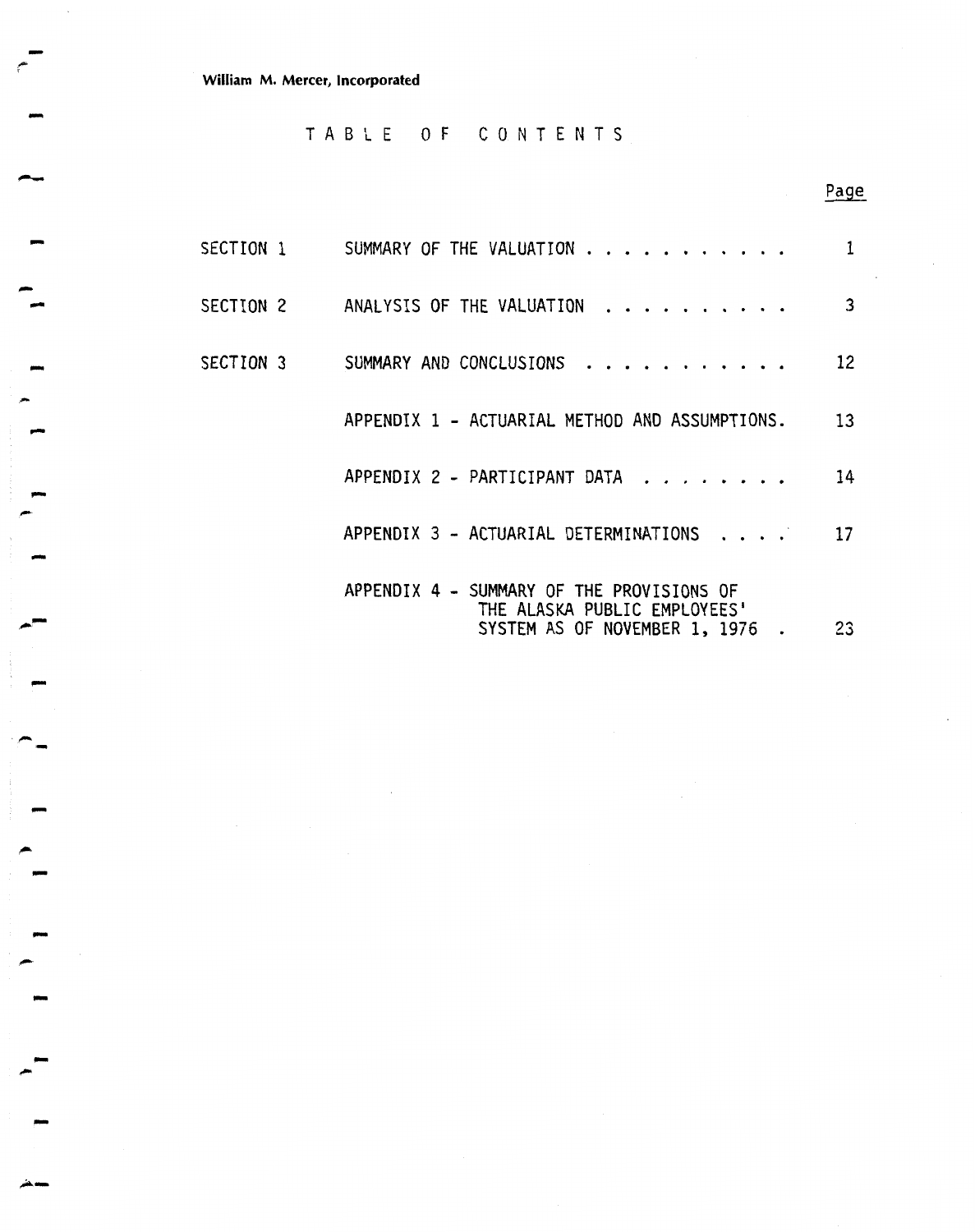### SECTION I

### SUMMARY OF THE VALUATION

This report presents the results of the actuarial valuation of the Alaska Public Employees' Retirement System as of December 31, 1976. It is based upon actuarial assumptions and methods which are identical to those used in the prior valuation. The more significant results are as follows:

#### Contribution Rates

Contribution rates as a percent of earnings have increased slightly, primarily due to greater than anticipated salary increases. The fol lowing table summarizes these rates.

|     |                                    | --- Valuation Date ---<br>$12 - 31 - 75$ | $12 - 31 - 76$ |
|-----|------------------------------------|------------------------------------------|----------------|
| (1) | Consolidated Rate                  | 9.43%                                    | 9.90%          |
|     | (2) Average Past Service Rate      | 1.97%                                    | 1.89%          |
| (3) | Average Total Contribution<br>Rate | 11.40%                                   | 11.79%         |

#### Funding Progress

One of the best measures of a pension plan's funding progress is the growth of assets relative to the present value of accrued benefits. The greater-than-assumed investment yield of the fund during 1976 more than offset the effect of rapid growth in salaries during the year, thus leading to an increase in the accrued benefit funding ratio.

 $-1 -$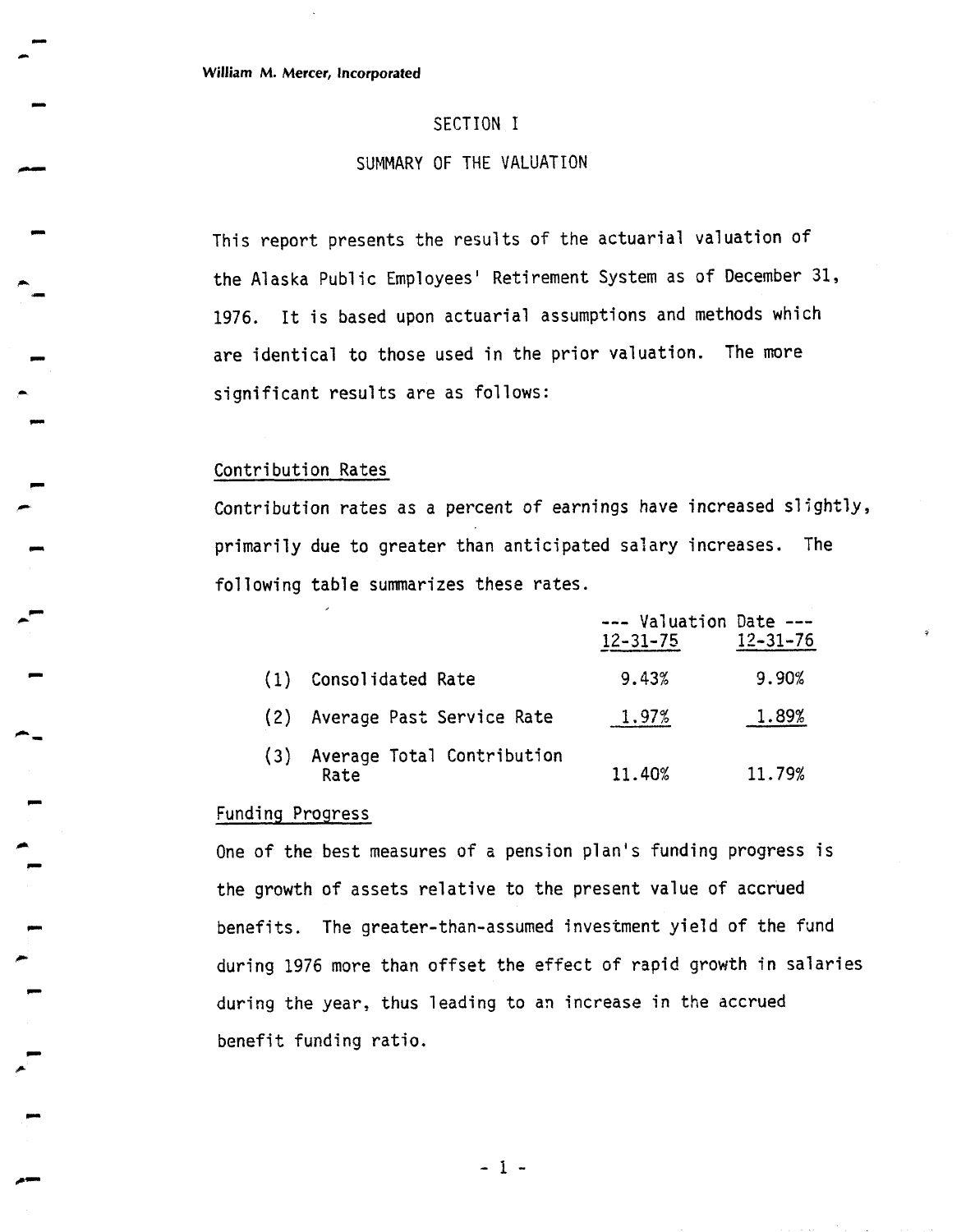**William M. Mercer, incorporated** 

|     |                                          | $---$ Valuation Date $---$<br>$12 - 31 - 75$ | $12 - 31 - 76$ |
|-----|------------------------------------------|----------------------------------------------|----------------|
| (1) | Valuation Assets                         | \$119,860,568                                | \$159,121,540  |
|     | (2) Present Value of<br>Accrued Benefits | 196,992,761                                  | 246,981,544    |
| (3) | Accrued Benefit<br>Funding Ratio         | 60.8%                                        | 64.4%          |

A more complete analysis of this actuarial valuation appears in the following sections.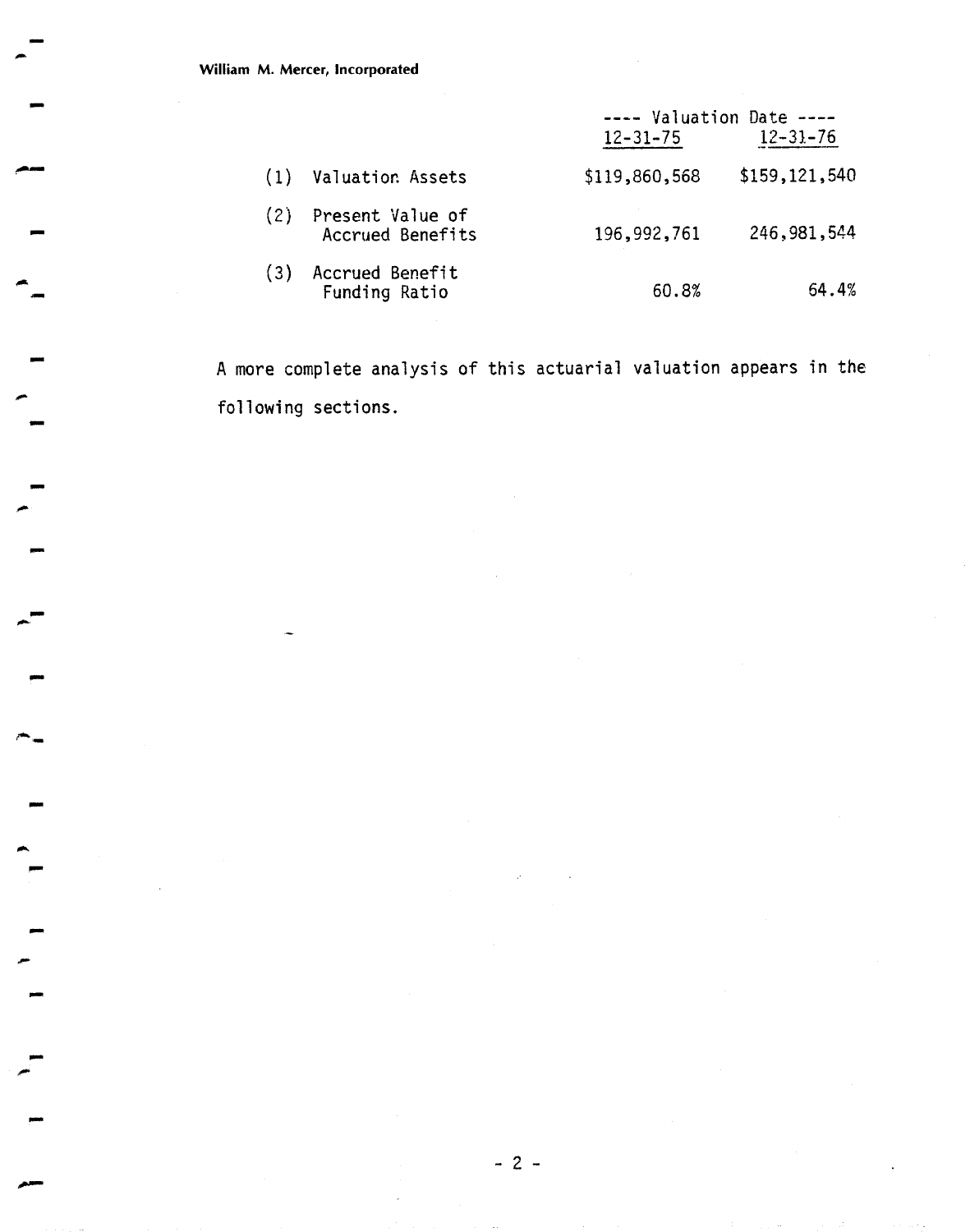#### SECTION 2

### ANALYSIS OF THE VALUATION

### A. Actuarial Assumptions

The actuarial assumptions used in this valuation, as described in Appendix 1, are identical to those used in the prior valuation of the System. Except for changes caused by amendments to the System, the actuarial assumptions have remained unchanged since the December 31, 1972 actuarial valuation report. Since that time, there have been changes in the economy which significantly affect benefits and costs under the System. Most notable has been the persistently high level of inflation, resulting in both higher salaries and higher investment yields from the fund. In view of these changes, we would recommend that all actuarial assumptions and methods be reviewed at this time. We present the following for your consideration:

(I) Interest

More than 80% of the Public Employees' Retirement Fund is in fixed income investments with medium to long-range maturity dates and relatively high yields. Consequently, the interest received from the fund can be expected to remain at high levels for several years. During 1976, the income of the total fund provided a time weighted return rate of 7.09%. Appreciation brought in another 6.65%, resulting in a total time weighted return rate

ï

 $-3-$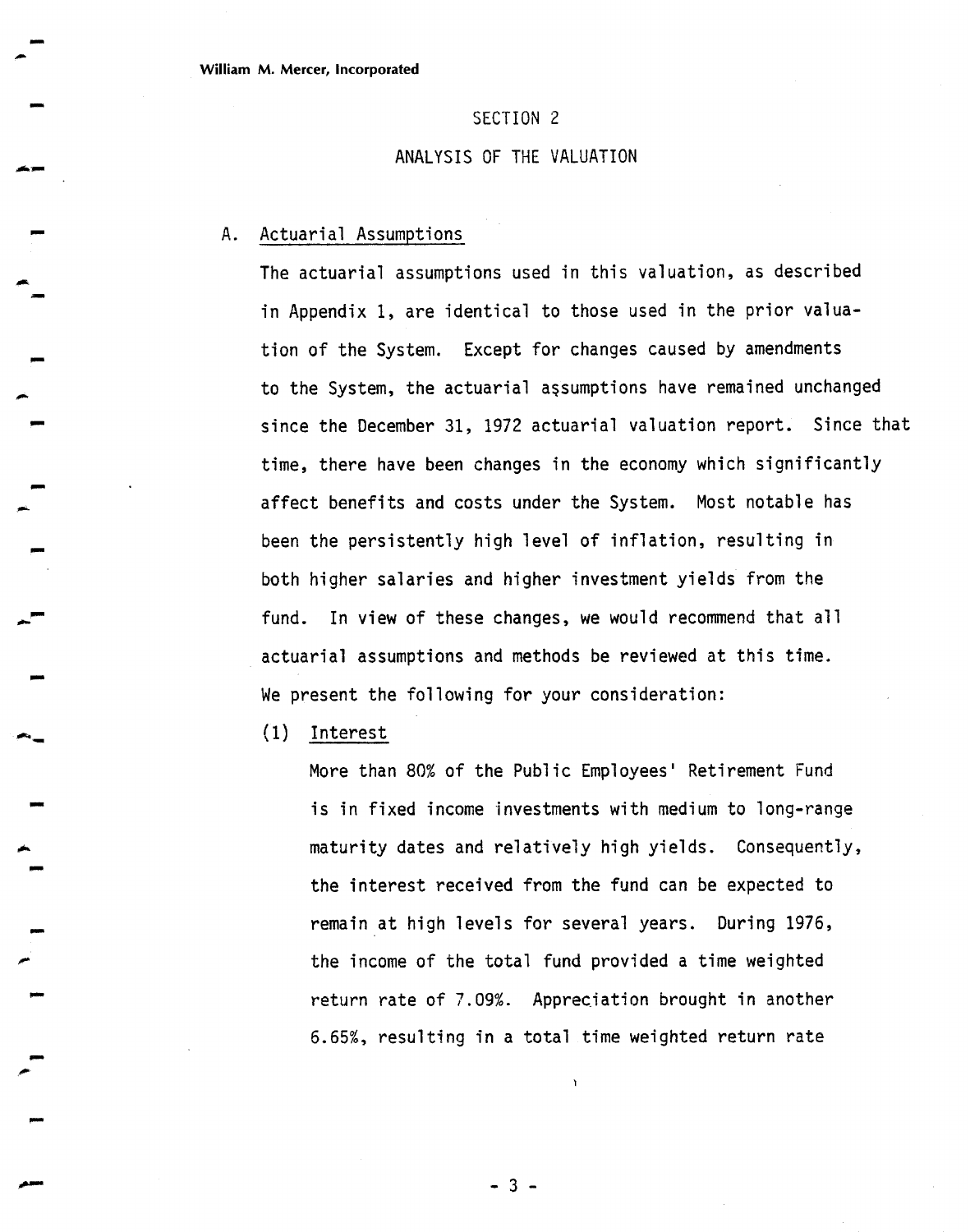for the year of 13.75%. Obviously, that was a very good year for investments which may not be repeated. Also, it must be remembered that the actuarial interest assumption is intended to reflect the long-term yield of your fund. In view of the present, high yielding composition of your fund, and in view of the anticipated long-term return rates that your fund should achieve, it is our recommendation that you consider increasing the interest assumption to 6% per year.

### **(2)** Salary Scale

The present salary scale, which assumed annual increases in salaries of 5% for all ages, has understated salary trends of the last several years. In an attempt to more accurately reflect current pay patterns, **we** would recommend a salary scale of 7% per year until age 39, 6% from 40 to 49, and 5% thereafter.

### **(3)** Mortal i ty

Several years of experience are necessary before credible mortality experience can be developed. While the present mortality assumptions may be appropriate, we recommend adoption of the 1971 Group Annuity Mortaiity Table.

 $-4 -$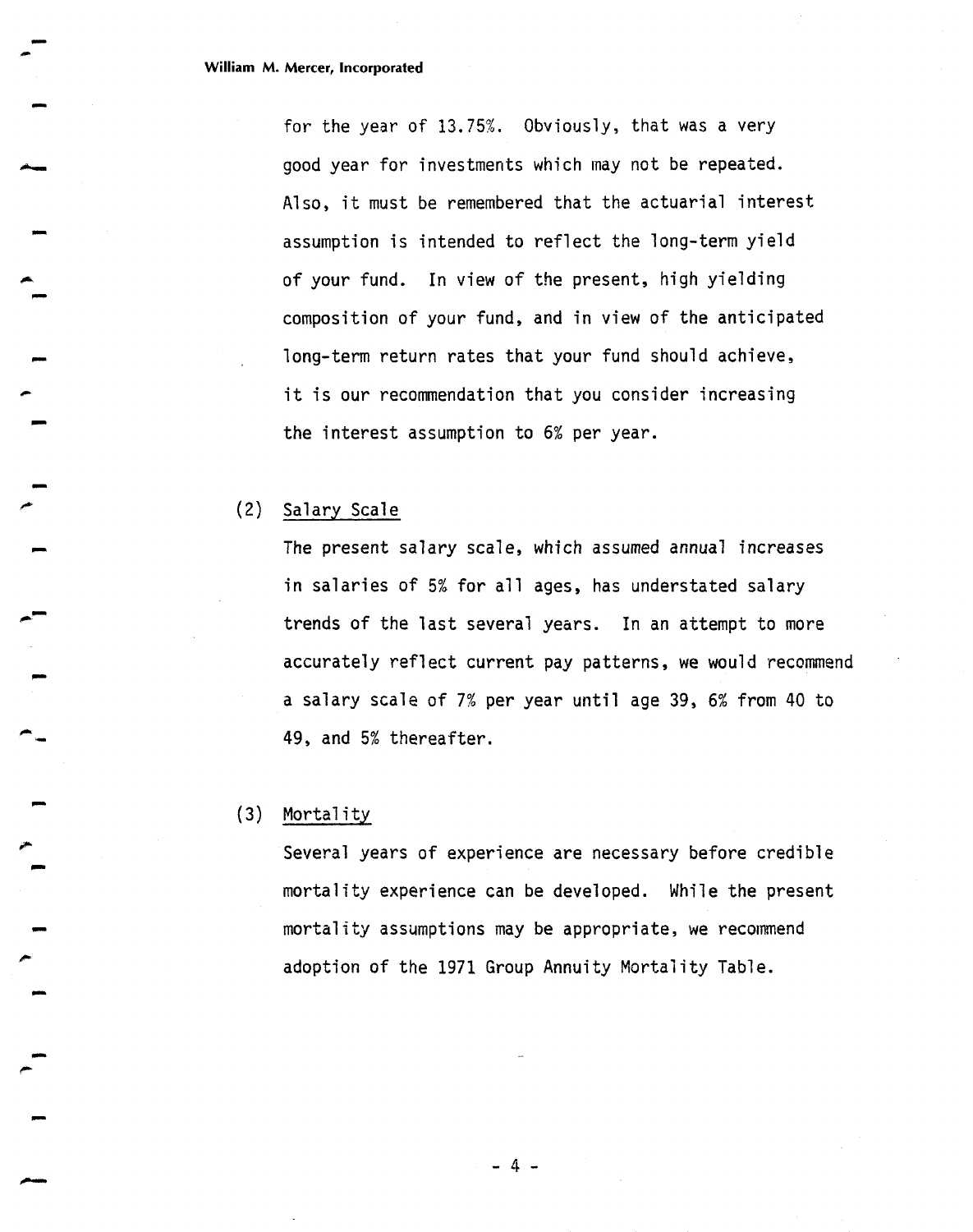The 1971 GAM is the mast recent group annuity table published by the Society of Actuaries; it is intended to reflect mortal ity experience of retirement plans in the United States. In comparison to your present mortality assumption (the 1951 Group Annuity Mortality Table with projection "C" to 1965), the 1971 GAM assumes slightly greater longevity, especially at the higher ages. Mortality experience in group insurance plans covering Alaskan employees consistently indicates a higher level of mortality than what might be anticipated in the "lower 48". However, until such experience **is**  proven for this System, it is our recommendation that the more recent mortality table be adopted.

### (4) Turnover

For the 1972 valuation report, a new turnover table was adopted, based upon several years of actual experience under the System. It is our recommendation that another experience study **be** undertaken in order to update those turnover rates and thereby reflect the most recent experience under the System.

### **(5)** Di sabi 1 i ty

As part of the experience study indicated above, **we** would recommend that the actual disability experience of the

- 5 -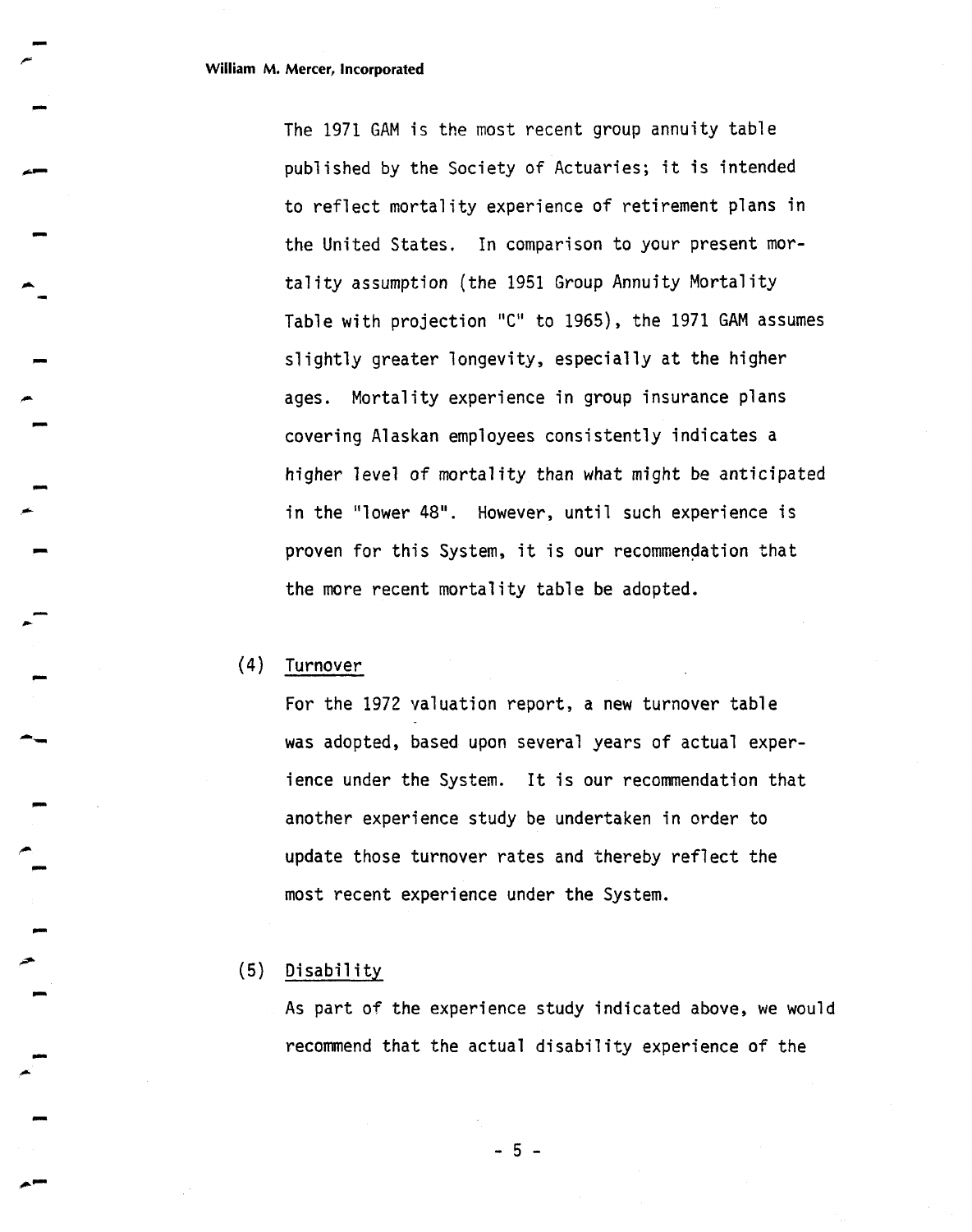$\frac{1}{1}$ 

System be reviewed with an eye toward adjusting the present disability incidence assumption. Actual experience has shown that 94% of the police and fire disabilities are "occupational" and 28% for other employees. We recommend utilizing these percentages rather than the 80% and 20% respectively which are now being used.

It is our recommendation that post-disability mortality rates be based upon the tables recently published by the Pension Benefit Guaranty Corporation which reflect mortality of those receiving Social Security Disability Benefits. These rates are based partly upon unpublished data compiled by the Social Security Administration derived from 1957-66 termination rates, adjusted for actual experience to 1973.

### (6) Retirement Age

We would recommend that the retirement age assumption also be reviewed in the experience study.

### (7) Contribution Refund

Our present assumption is that only 10% of those terminating will retain their deferred vested benefit while all other participants will take their contributions; this may be somewhat liberal. We would recommend that this important actuarial assumption be reviewed in the suggested experience study.

 $-6-$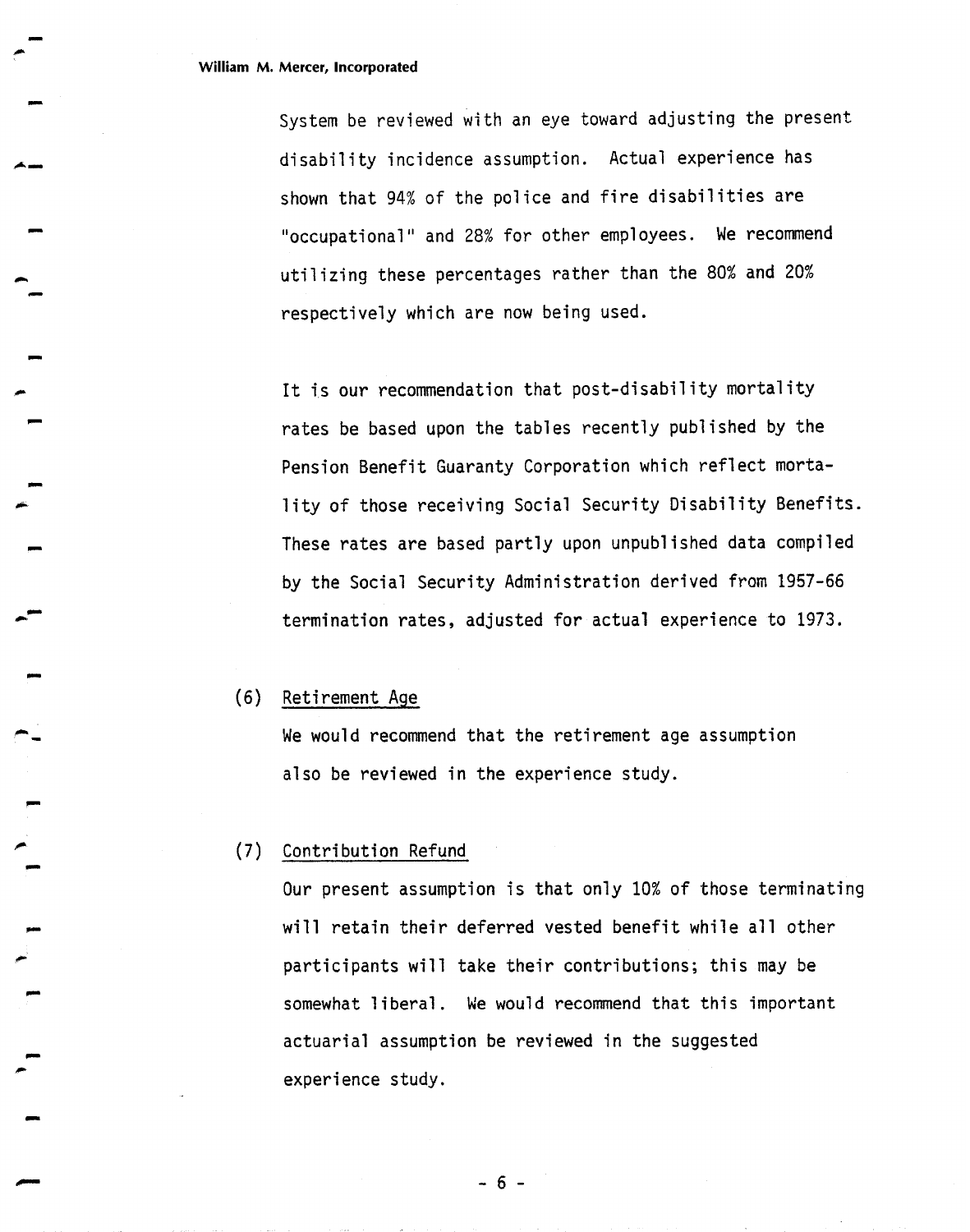### (8) C.O.L.A.

We have been assuming that 60% of the now active members will be eligible for the cost of living adjustment when (and if) they receive retirement benefits under this System. The percentage of retirees who now receive C.O.L.A. is 59.4%. Therefore, we recommend no change in this assumption at this time.

### B. Actuarial Methods

(I) Contribution Rates

The most important requirements of any actuarial method and set of actuarial assumptions is that they produce a stable contribution rate as a percentage of pay and that funding progress be maintained. The following table indicates total contribution rates developed in the last several actuarial valuation reports. Two contribution rates are shown in each year during which legislation caused an increase in benefits. Contributions in any given column reflect essentially the same plan provisions.

| Valuation<br>Date                            |      | Average Contribution Rate |             |                |
|----------------------------------------------|------|---------------------------|-------------|----------------|
| 12-31-73<br>12-31-74<br>12–31–75<br>12–31–76 | 4.57 | 6.46<br>8.12              | 10.39<br>ΝA | 11.40<br>11.79 |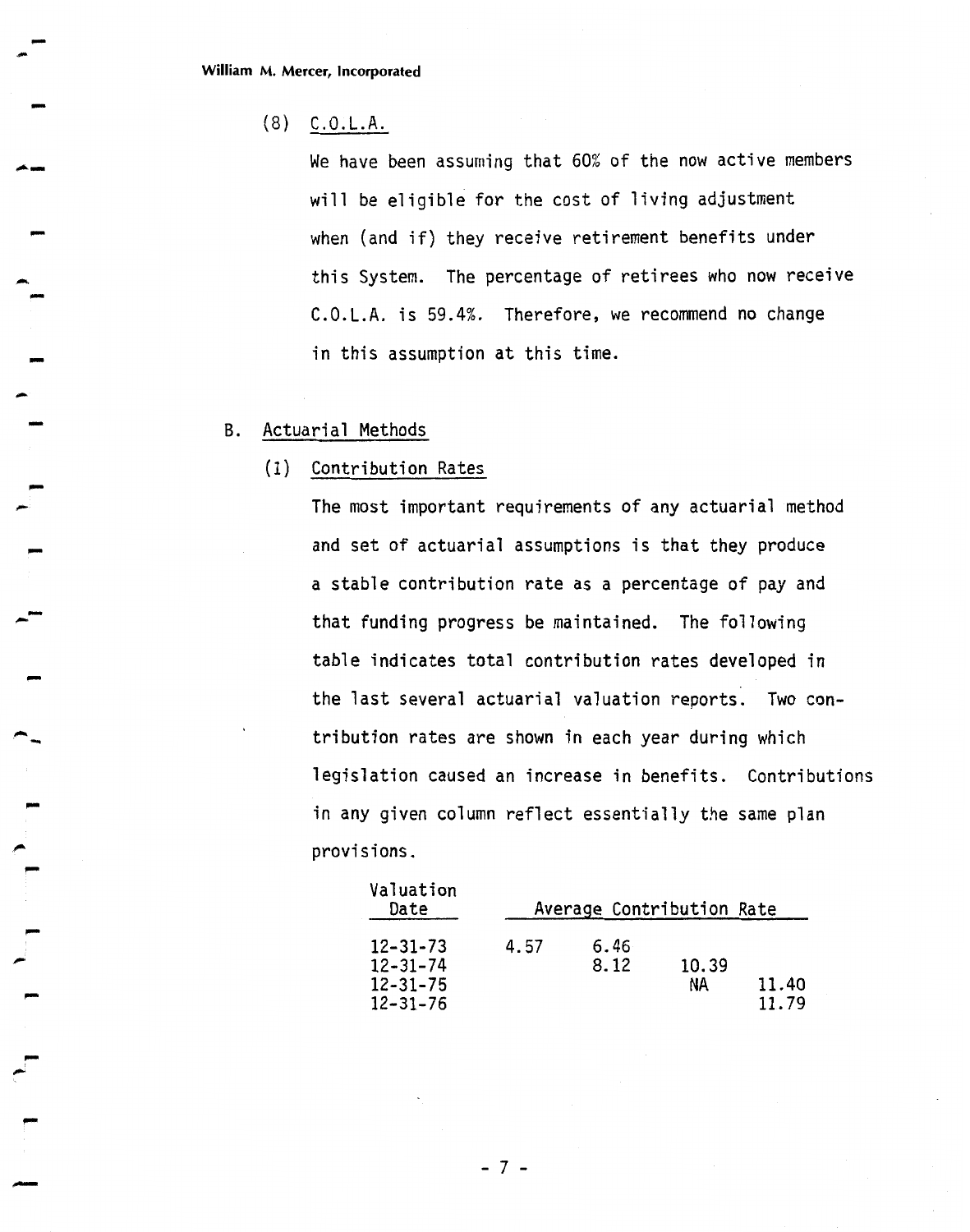As the table indicates, contribution rates increased in the two years that comparisons are possible. This is an indication that actuarial assumptions may be too liberal and that changes may be in order. The inclusion of new employers and PRPA adjustments are other significant factors which tend to increase rates.

### (2) Funding Progress

Another important indication of the adequacy of actuarial methods and assumptions is the progression of funding ratios. The following table shows funding ratios since the December 31, 1973 valuation report. Again, funding ratios within **2** given column reflect the same plan provisions. For example, during 1974, an amendment to the System decreased the funding ratio from 82% to 65%. Please note that the funding ratios shown here are based upon all accrued benefits and a17 assets of the System; liabilities and assets for retirees have been i ncl uded.

| Valuation<br>Date                                                    |      | <b>Funding Ratios</b> |           |            |
|----------------------------------------------------------------------|------|-----------------------|-----------|------------|
| $12 - 31 - 73$<br>$12 - 31 - 74$<br>$12 - 31 - 75$<br>$12 - 31 - 76$ | 104% | 99%<br>82%            | 65%<br>ΝA | 61%<br>64% |

 $-8 -$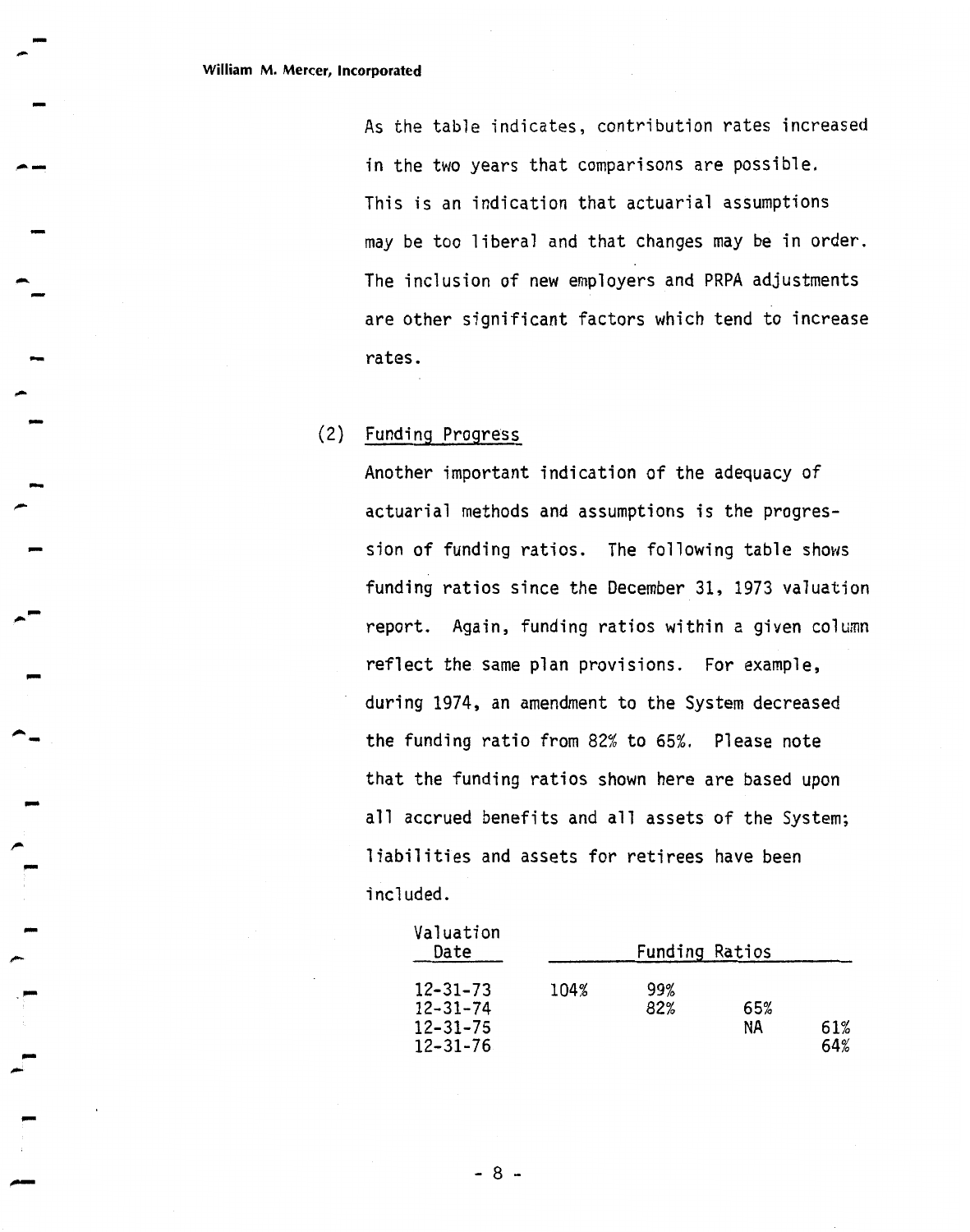### (3) Conclusions

The above two tables indicate that the effects of legislation on both contribution rates and funding ratios has been significant. It is reassuring to see the accrued benefit funding ratio increase from 61% to 64% during 1976. As indicated in prior actuarial valuation reports, progress in the funding ratio is an important indicator of the "actuarial soundness" of the System.

The actuarial method which has been used for several years is one of the more widely used actuarial cost methods and is perhaps one of the most understandable. This method is perhaps the one most suited to handle on an equitable basis the inclusion into this System and termination of various employers. Consequently, we would recommend no change in the present actuarial cost method.

As mentioned in previous actuarial valuation reports, we would recommend that market values of the total fund be recognized rather than solely using the book value of the fund. In order to smooth out fluctuations in market values, we would recommend that the assets used for valuation purposes be based upon the three-year average relationship between market and book values.

 $-9-$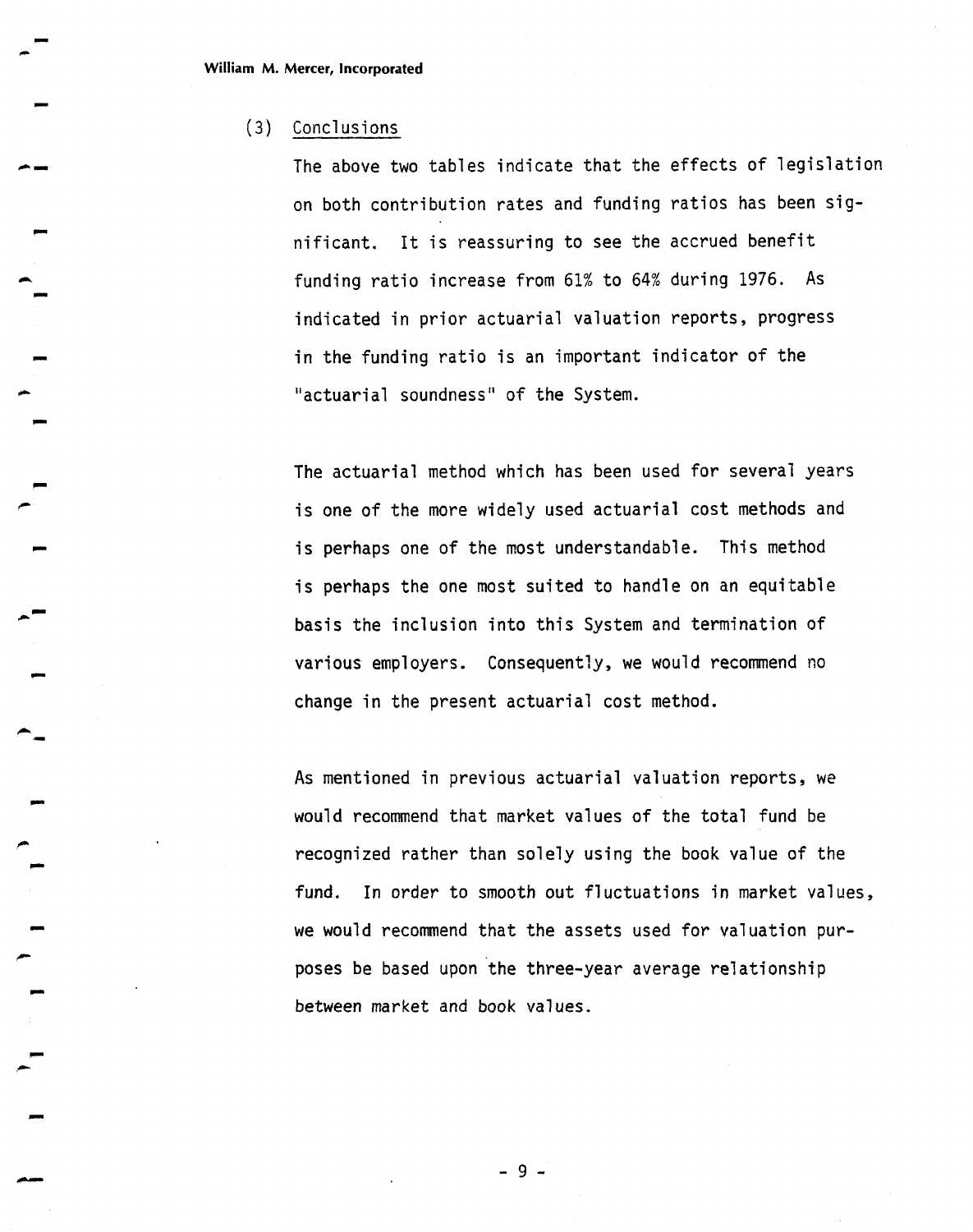### C. Member Data

As can be seen in Exhibit **3,** the average age of active members has decreased gradually over the last three years while average service has increased. Of greater significance is the increase in the number of active members as well as a large increase in average annual salary. During 1976, the average annual salary of all active members increased by 10% to \$18,232. Perhaps of greater significance was the 13% increase in average salaries of all participants with one or more years of service from \$17,971 in 1975 to \$20,308 in 1976. This large increase in pay was the most important factor leading to the increase in the total average contribution rate this year. The data received this year was of excel lent qua1 ity with missing data for a relatively small number of members.

### D. Retired Life Reserves

 $\overline{r}$ 

As indicated in prior actuarial reports, the deficit in the retired life reserves continues to grow. At the end of 1976, the deficit between the present value of benefits for retirees and the assets held in the retired life reserves equaled \$32,450,881. Earl ier this year, we recommended procedures to provide for the transfer of assets from the employer funds to the retired life reserves in order to eliminate this deficit. It is hoped that this procedure will be implemented before the next actuarial valuation report.

 $-10 -$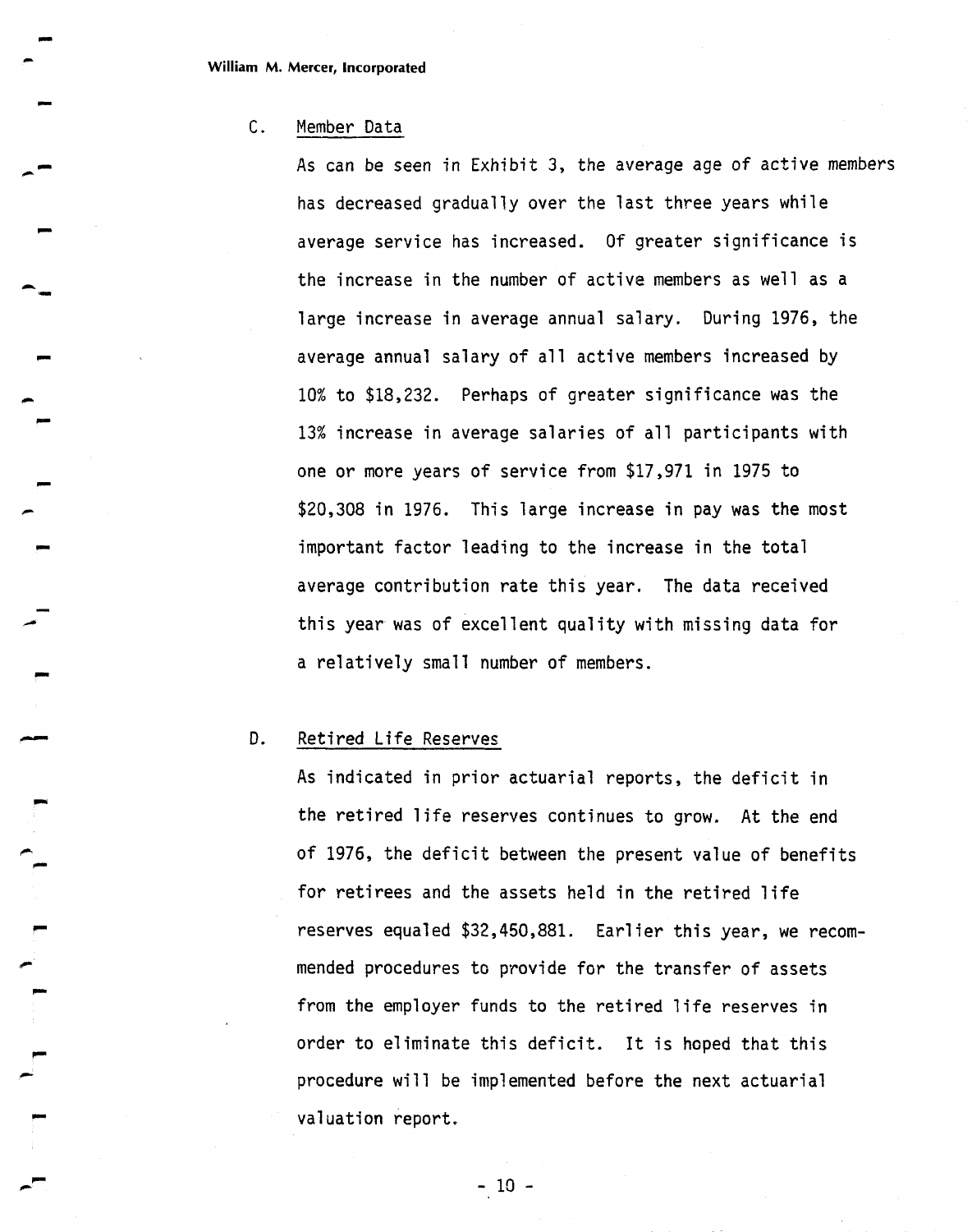$\ddot{\phantom{1}}$ 

### E. Alternate Amortization Periods

Should you decide to amortize the unfunded accrued benefit liability over 30 years rather than the 35-year period used in this report, the past service contributions rates for each employer would increase by 6.516%. This would increase the average total contribution rate for a11 employers from 11.79% to 11.88%. The total contribution rate for the State would increase from 11.97% to 12.10%.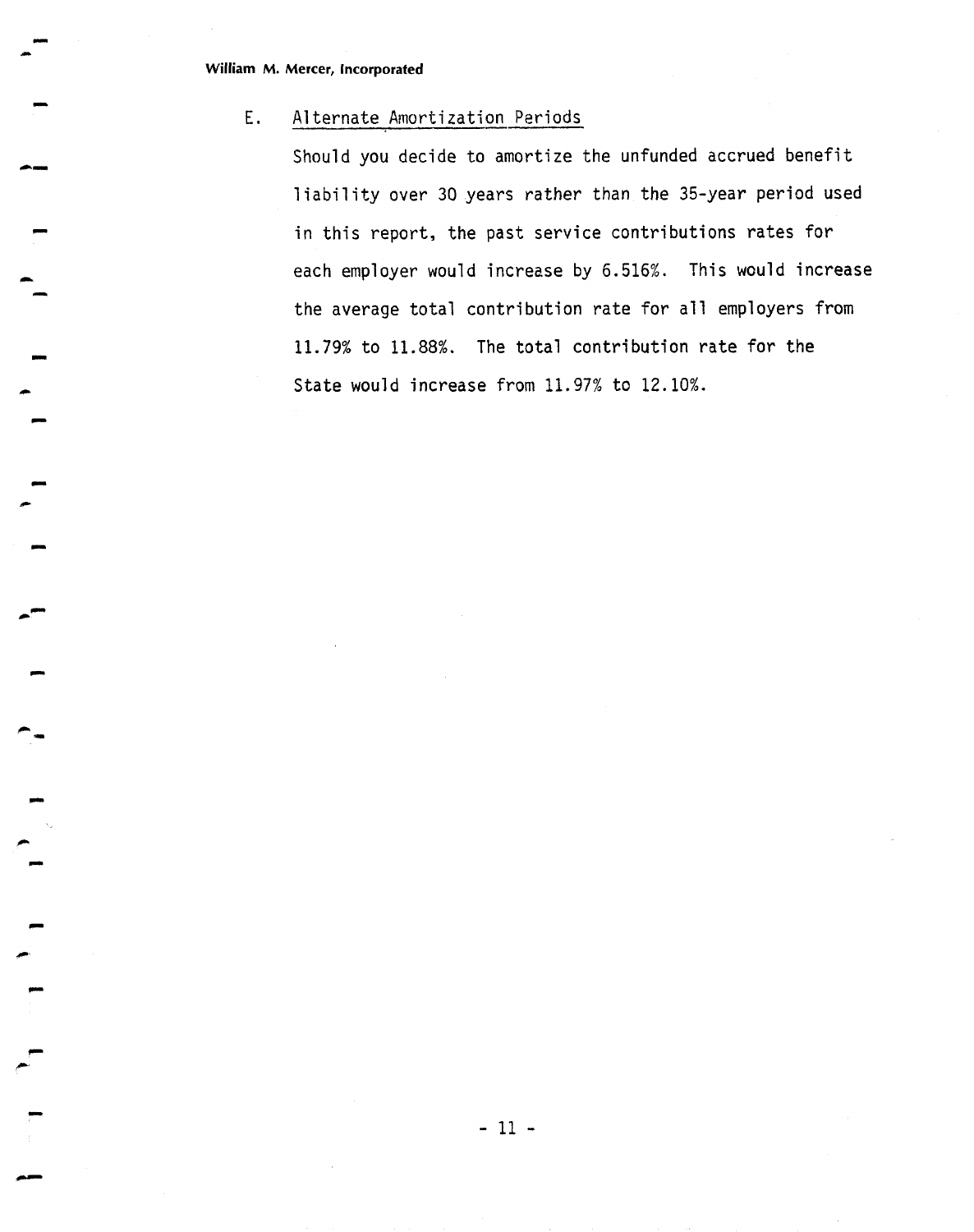### SECTION 3

### SUMMARY AND CONCLUSIONS

The results of this valuation indicate that the average Total Contribution Rate has increased to 11.79% for the 1978-79 fiscal year.

We have recommended in this report that an experience study be undertaken to develop actuarial assumptions which are more in keeping with the present economy and which are based upon the actual experience of the fund. We have recommended no change in the actuarial cost method. However, we have recommended that the market value of the trust be recognized in order to determine costs under the System.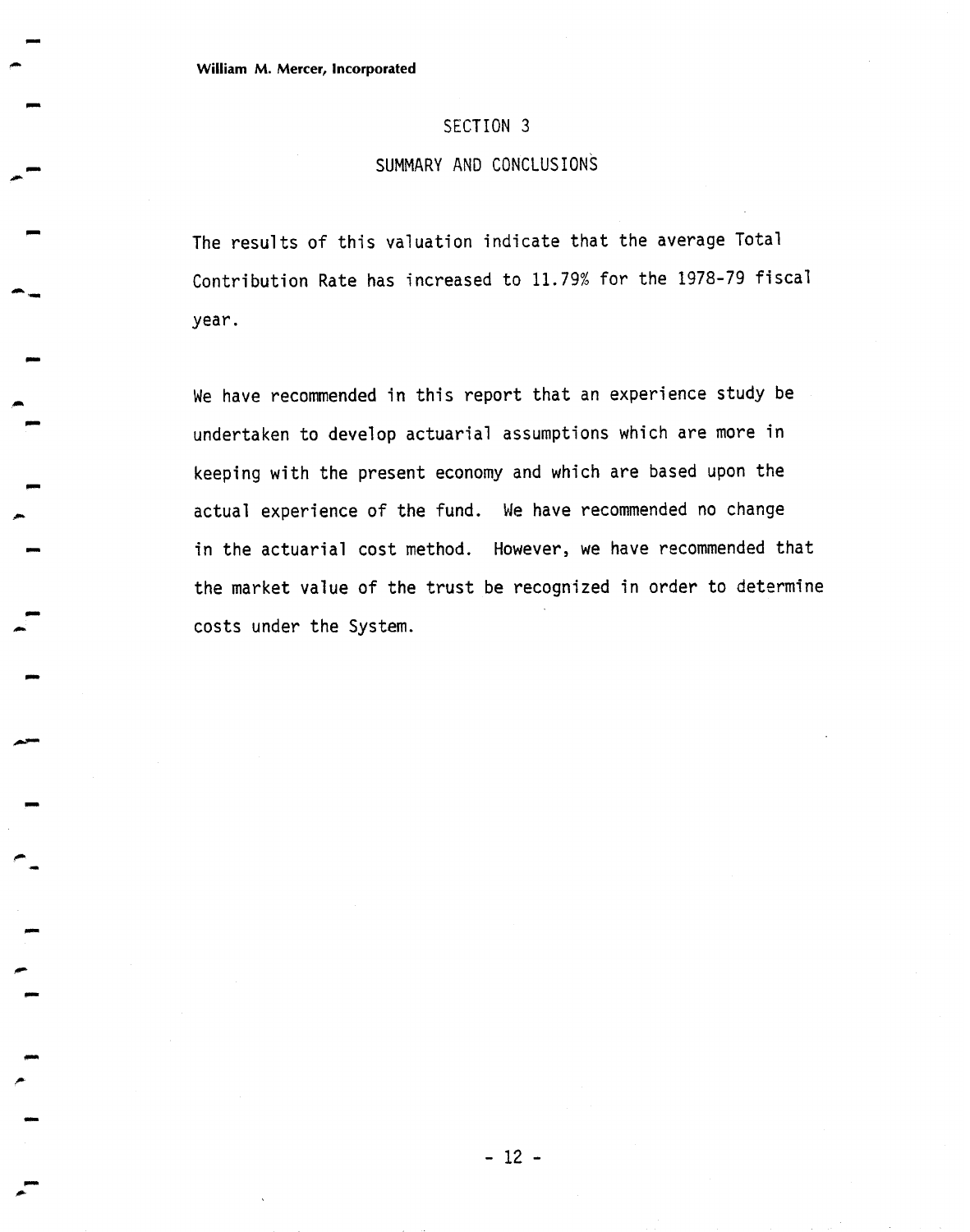# **APPENDIX 1**

# **ACTUARIAL METHOD AND ASSUMPTIONS**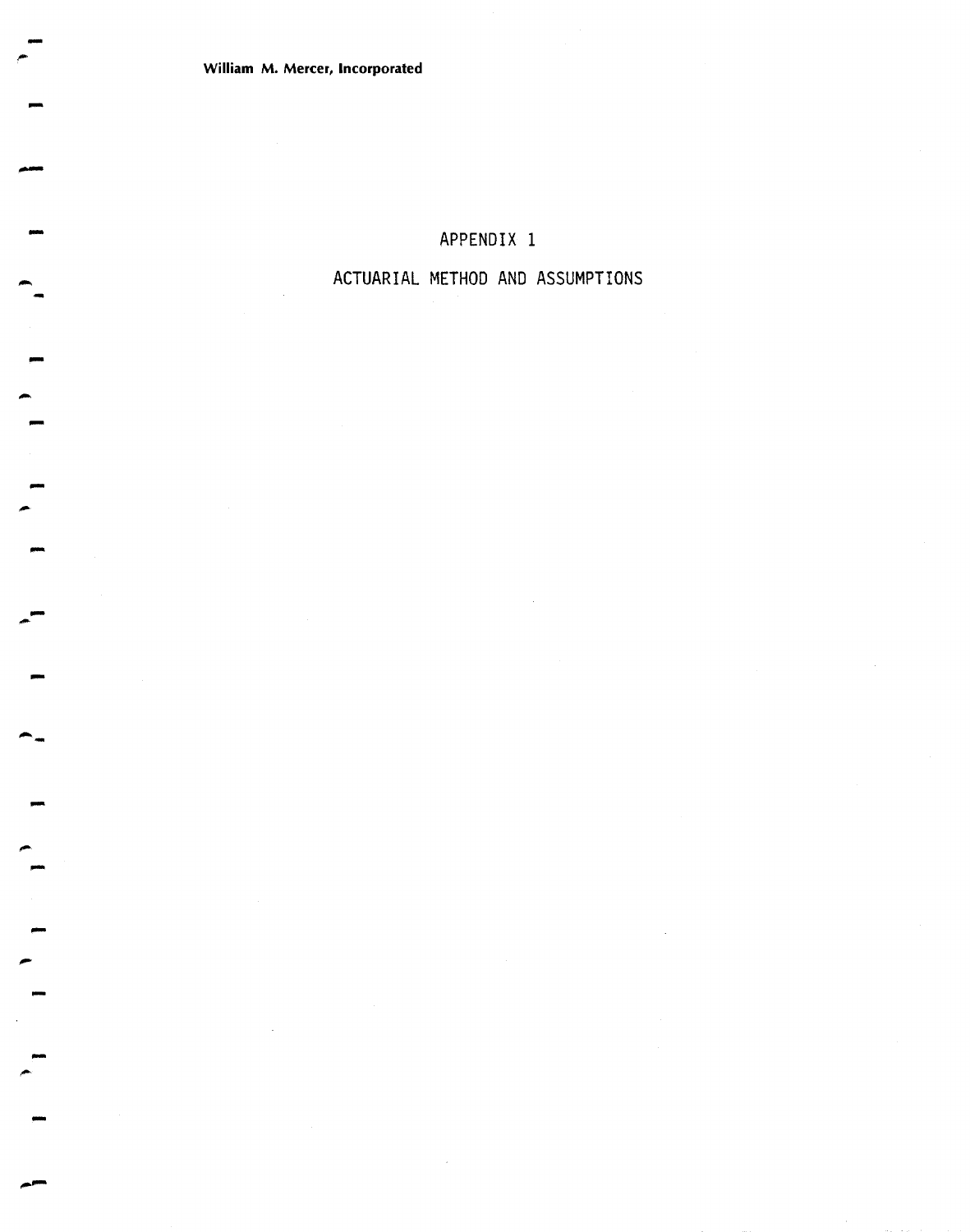### ACTUARIAL BASIS

### Valuation of Liabilities

- A. Actuarial Method Attained Age Normal, also known as Aggregate Method with Supplemental Liability. The unfunded accrued benefit liability is amortized over 35 years.
- B. Actuarial Assumptions
	- (1) Interest 5% per annum, compounded annually, net of investment expenses.
	- (2) Salary Scale 5% per annum, compounded annually.
	- (3) Mortality 1951 Group Annuity Mortality Table with Projection "C" to 1965.
	- (4) Turnover Based upon actual total turnover experience. (See Table 1.)
	- (5) Disability **1** Incidence rates in accordance with Table 2. Post-disability mortality in accordance with the 1944 Railroad Retirement experience rates. 80% of the disabilities are assumed to be occupational for police and fire;
	- (6) Retirement Age Later of age 55 and 20 years for police and fire; age 55 and 30 years of service for others.

20% for others.

- (7) Contri bution Refunds 90% of terminating employees will take their contributions; 20% will leave their contributions and receive their deferred vested benefit.
- (8) Expenses No loading for expenses.

Valuation of Assets - Book Value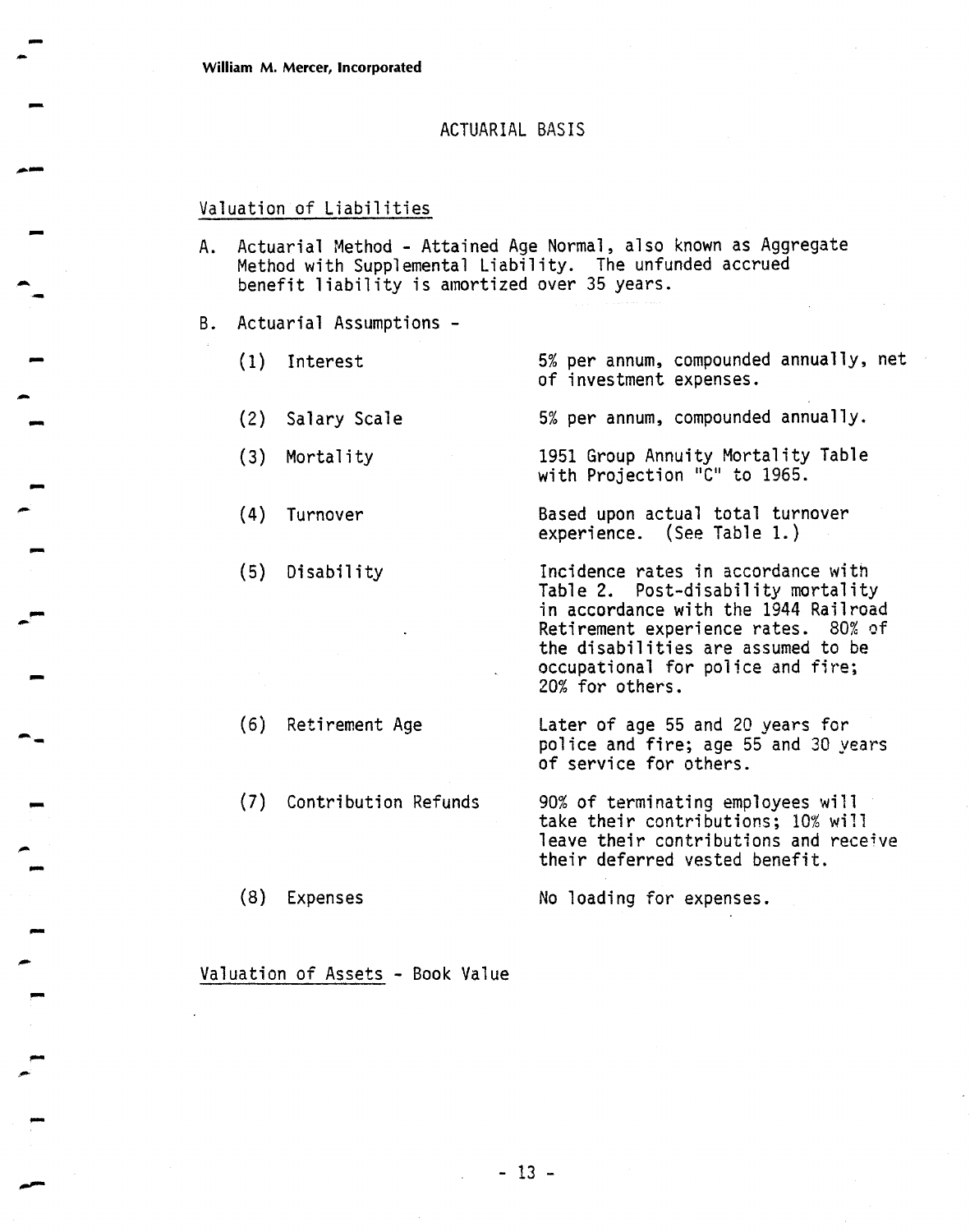# TABLE 1

# STATE OF ALASKA

# VALUATION TURNOVER RATES

| <u>Age</u> | Male   | Female |
|------------|--------|--------|
| 20         | .3274  | .3753  |
| 21         | .2782  | .3490  |
| 22         | .2408  | .3290  |
| 23         | .2334  | 3254   |
| 24         | .2151  | .3162  |
| 25         | .1917  | .3041  |
| 26         | .1690  | . 2916 |
| 27         | 1528   | .2814  |
| 28         | .1510  | . 2792 |
| 29         | 1465   | . 2734 |
| 30         | 1408   | .2652  |
| 31         | 1351   | .2560  |
| 32         | .1309  | .2471  |
| 33         | .1303  | .2435  |
| 34         | 1289   | .2342  |
| 35         | .1269  | .2218  |
| 36         | .1248  | .2087  |
| 37         | 1229   | .1973  |
| 38         | 1223   | .1937  |
| 39         | .1207  | .1845  |
| 40         | .1185  | . 1725 |
| 41         | 1161   | .1603  |
| 42         | 1140   | 1505   |
| 43         | .1132  | 1480   |
| 44         | 1112   | .1416  |
| 45         | 1081   | .1335  |
| 46         | 1060   | 1257   |
| 47         | . 1041 | 1200   |
| 48         | .1038  | . 1192 |
| 49         | 1025   | 1173   |
| 50         | .1021  | 1150   |
| 51         | . 1012 | 1128   |
| 52         | .1006  | .1115  |
| 53         | .1004  | 1112   |
| 54         | .0996  | .1108  |
| 55         | .0997  | .1107  |
| 56         | .0999  | .1114  |
| 57         | . 1009 | 1135   |
| 58         | . 1011 | 1156   |
| 59         | 1022   | .1208  |
| 60         | 1047   | 1277   |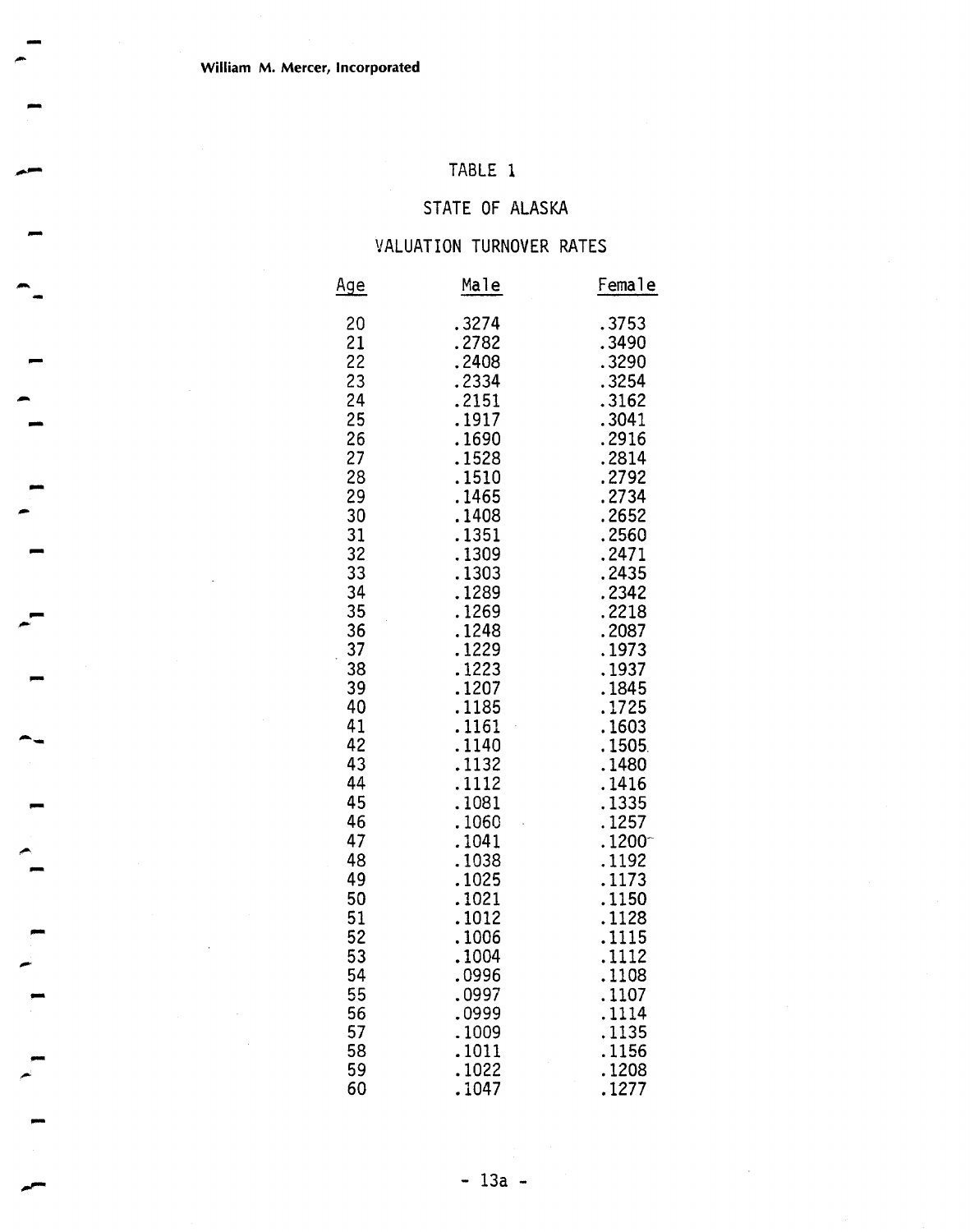# TABLE 2

# PUBLIC EMPLOYEES' RETIREMENT SYSTEM

## OF ALASKA

# Disability Rates

# All Employees

|                            | Annual |                                      |                            | <u>Rates Per 1,000 Employees</u> |                         |                                      |
|----------------------------|--------|--------------------------------------|----------------------------|----------------------------------|-------------------------|--------------------------------------|
| <u>Age</u>                 |        | Rate                                 | <u>Age</u>                 |                                  |                         | Rate                                 |
| 20<br>21<br>22<br>23<br>24 |        | .70<br>.71<br>.72<br>.73<br>.74      | 45<br>46<br>47<br>48<br>49 |                                  |                         | 1.62<br>1.76<br>1.91<br>2.07<br>2.23 |
| 25<br>26<br>27<br>28<br>29 |        | .75<br>.76<br>.78<br>.80<br>.82      | 50<br>51<br>52<br>53<br>54 |                                  |                         | 2.40<br>2.60<br>2.86<br>3.18<br>3.55 |
| 30<br>31<br>32<br>33<br>34 |        | .84<br>.86<br>.88<br>.90<br>.93      | 55<br>56<br>57<br>58<br>59 |                                  |                         | 4.00<br>4.59<br>5.34<br>6.10<br>7.20 |
| 35<br>36<br>37<br>38<br>39 |        | . 96<br>.99<br>1.03<br>1.07<br>1.11  | 60<br>61<br>62<br>63<br>64 |                                  | 11.30<br>13.05<br>14.90 | 8.43<br>9.75                         |
| 40<br>41<br>42<br>43<br>44 |        | 1.15<br>1.20<br>1.27<br>1.36<br>1.48 |                            |                                  |                         |                                      |

**C3** 

**dl-**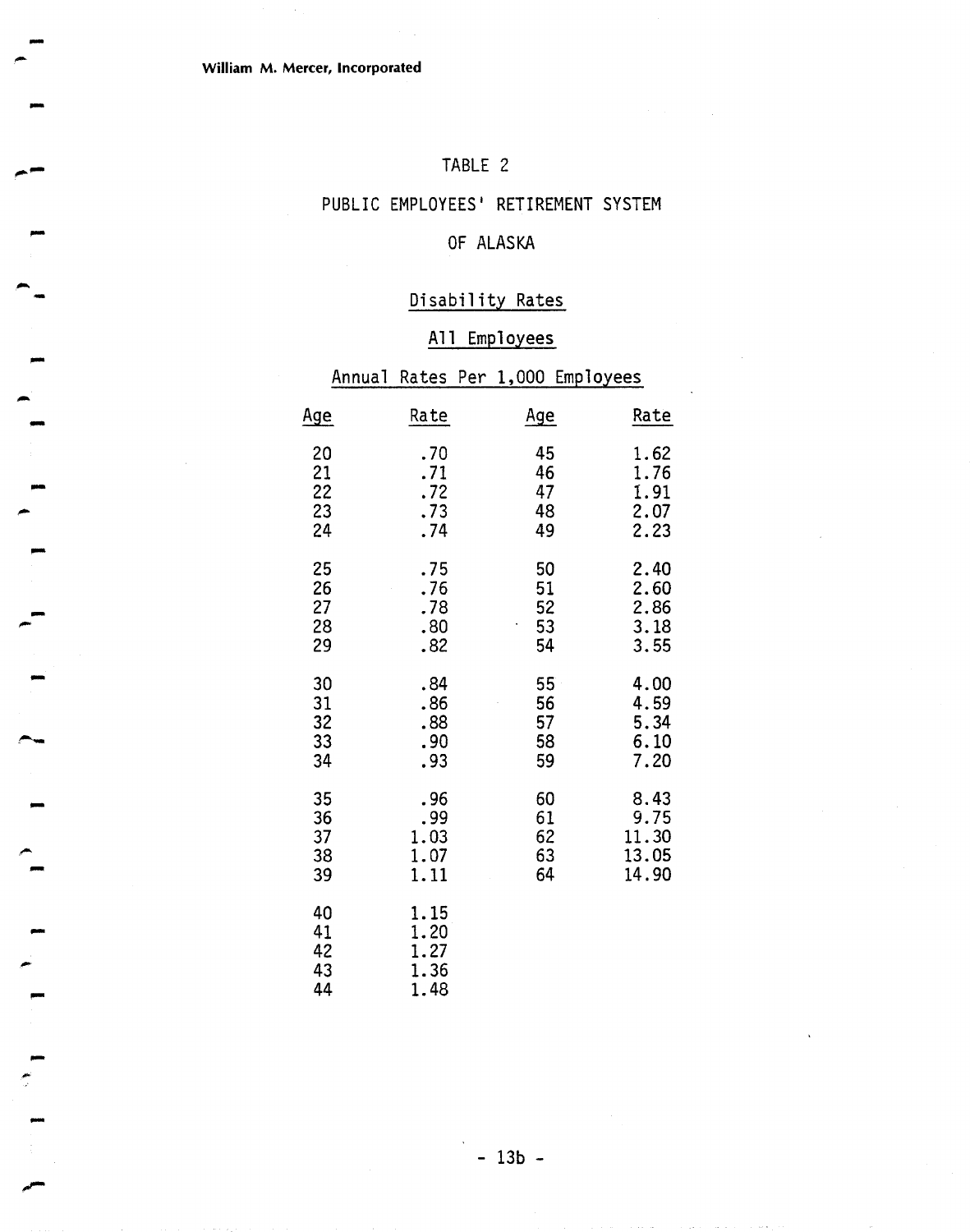# **APPENDIX 2 PARTICIPANT DATA**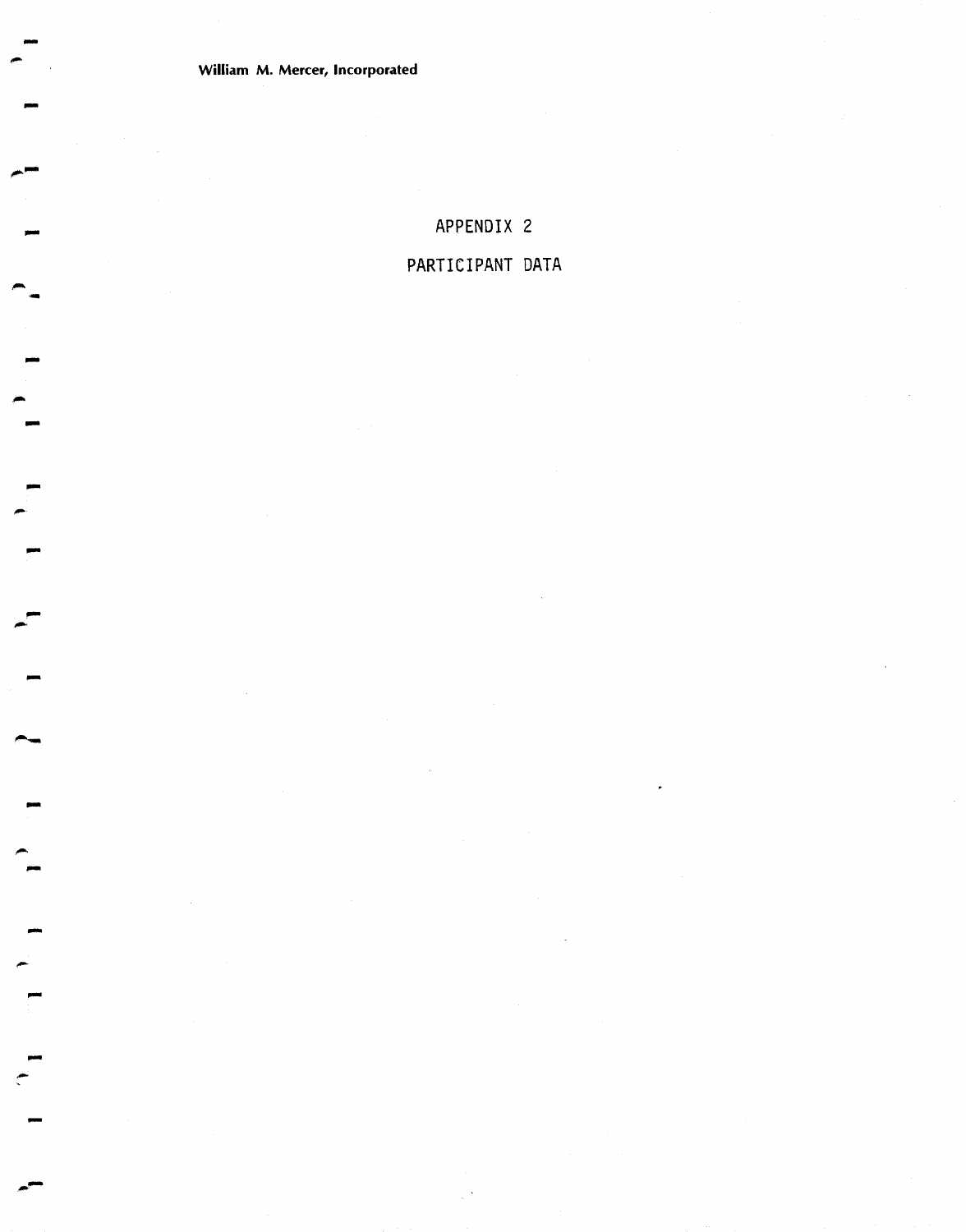| C,<br>ч,                                                                                                               |                                                                                |                         |                                                | William M. Mercer, Incorporated |                                                |                |              |                                                                                                                                                                                                                                                                                                                                                                                                                                                                                 |                          |                       |                                                                                                                                                                                                              |   |                    |                                  |                             |              |                                         |                                                                                           |                               |                                    |                                                               |                                                                                                                    |                                                                                                                                                       |  |                                                                                                                                                                                                                                                                                                                                                                                             |              |                     |              |                          |                           |                                                     |         |                                |
|------------------------------------------------------------------------------------------------------------------------|--------------------------------------------------------------------------------|-------------------------|------------------------------------------------|---------------------------------|------------------------------------------------|----------------|--------------|---------------------------------------------------------------------------------------------------------------------------------------------------------------------------------------------------------------------------------------------------------------------------------------------------------------------------------------------------------------------------------------------------------------------------------------------------------------------------------|--------------------------|-----------------------|--------------------------------------------------------------------------------------------------------------------------------------------------------------------------------------------------------------|---|--------------------|----------------------------------|-----------------------------|--------------|-----------------------------------------|-------------------------------------------------------------------------------------------|-------------------------------|------------------------------------|---------------------------------------------------------------|--------------------------------------------------------------------------------------------------------------------|-------------------------------------------------------------------------------------------------------------------------------------------------------|--|---------------------------------------------------------------------------------------------------------------------------------------------------------------------------------------------------------------------------------------------------------------------------------------------------------------------------------------------------------------------------------------------|--------------|---------------------|--------------|--------------------------|---------------------------|-----------------------------------------------------|---------|--------------------------------|
| $\frac{1}{2}$<br>こ                                                                                                     |                                                                                |                         |                                                |                                 |                                                |                |              |                                                                                                                                                                                                                                                                                                                                                                                                                                                                                 |                          |                       |                                                                                                                                                                                                              |   |                    |                                  |                             |              |                                         |                                                                                           |                               |                                    | $\prec$<br>c<br>$\overline{}$                                 | LEANGADHON4AHMAC4<br>アーム つら ムロア つんり<br>⊢ ഡ മ ന ന മ ന ന ⊶ മ අ ⊶                                                     |                                                                                                                                                       |  | $\rightarrow$ $\sim$ $\sim$ $\rightarrow$ $\rightarrow$ $\rightarrow$ $\rightarrow$                                                                                                                                                                                                                                                                                                         |              |                     |              | $\overline{\phantom{a}}$ |                           |                                                     |         | $\ddot{\phantom{a}}$<br>Ö<br>¢ |
| $\overline{A}$<br>$\mathbf{I}$<br>$\mathbf{I}$<br>$\mathbf{I}$<br>$\mathbf{r}$<br>ш<br>$\mathbf C$<br>ERV <sub>I</sub> | المقا<br><b>VERAGE</b><br>ANNUAL<br>RNTNGS<br>$\blacktriangleleft$             | $\equiv$ $\sigma$       | $\blacktriangleleft$<br>ш                      |                                 | $\sim$ $\sim$<br>$\sim$ $\sim$<br>يسبوا يتسم   | $\mathbf{C}$   |              |                                                                                                                                                                                                                                                                                                                                                                                                                                                                                 |                          |                       | $0.407 - 0.0$<br>$\mathfrak{a} \rightarrow \mathfrak{a} \circ \mathfrak{a} \circ \mathfrak{a} \circ \mathfrak{a}$<br>758984403975<br>c u r c o u v o o r o m<br>--N-NRRRNM                                   |   | $\alpha$<br>$\sim$ | $\circ$ $\overline{\phantom{0}}$ | $\infty$ $\sim$             | $\bullet$    | $\sim$ $\sim$                           | m<br>$\sim$<br>$\infty$<br>أسبر                                                           |                               |                                    | $\frac{1}{4}$                                                 |                                                                                                                    |                                                                                                                                                       |  |                                                                                                                                                                                                                                                                                                                                                                                             |              |                     |              |                          |                           |                                                     |         |                                |
| VALUATION<br>S<br>S<br>ARNING                                                                                          | ᆚ<br>⋖<br>TOTL                                                                 |                         | ANNUAL<br>IRNINGS<br>$\blacktriangleleft$<br>ш |                                 | $\circ \circ$<br>$\sim$ $\infty$<br>N +<br>4 N | $\overline{ }$ |              |                                                                                                                                                                                                                                                                                                                                                                                                                                                                                 | يسم                      | ٠                     | ٠<br>1215223450<br>$\begin{array}{c}\n\mathbf{C} \\ \mathbf{C} \\ \mathbf{D} \\ \mathbf{C}\n\end{array}$<br>αασμησασσιο<br>$4 - 4 - 0 - 0 - 0 - 0$<br>r c cromon-m<br>$400000+077$<br>m d m n n m m —        |   |                    | $\bullet$ $\infty$               |                             |              | $\bullet$                               | $\circ$<br>œ<br>৩<br>ෑ<br>$\bullet$<br>Ò<br>$\tilde{\sigma}$<br>Ō<br>$\tilde{\mathbf{Q}}$ |                               |                                    | σ<br>S<br>$\mathbf{r}$<br>ហ<br>$\mathbf{\tilde{c}}$           |                                                                                                                    |                                                                                                                                                       |  |                                                                                                                                                                                                                                                                                                                                                                                             |              |                     |              |                          |                           |                                                     |         |                                |
| نغة<br>ANNUAL                                                                                                          | $\propto$<br>NUMBE                                                             | 5 <sup>6</sup>          | ئىلا<br>ا۔<br>لغا<br>$\Delta$                  |                                 | $\sigma \sim$                                  | $M \sim -1$    |              |                                                                                                                                                                                                                                                                                                                                                                                                                                                                                 | $\overline{\phantom{a}}$ | $\circ$ $\sim$ $\sim$ | o o n o n u o n 4 c o u o o<br>4401001131                                                                                                                                                                    |   |                    |                                  |                             |              |                                         | ォ<br>0<br>148                                                                             | GROUPS                        | $\supset$ $\circ$<br>$\circ$       | a +<br>$\mathbf{\Omega}$<br>$\mathbf{I}$<br>$\mathbf{\omega}$ | $\circ$                                                                                                            |                                                                                                                                                       |  |                                                                                                                                                                                                                                                                                                                                                                                             |              |                     |              | oooooonnmodoo            |                           |                                                     | - -     |                                |
|                                                                                                                        |                                                                                | ш<br><b>GROUP</b><br>U. |                                                |                                 |                                                | $-0.07$        |              |                                                                                                                                                                                                                                                                                                                                                                                                                                                                                 |                          |                       | <b>49112233</b>                                                                                                                                                                                              |   |                    |                                  | 494049                      |              | $-mNNNM +$                              | ⋖                                                                                         | لعا<br>$\circ$<br>ৰ<br>≻<br>œ | $\alpha$ or<br>ဖော                 | $\sim$<br>$\mathbf{I}$<br>$\sim$                              | 0                                                                                                                  |                                                                                                                                                       |  | ooooommmoco                                                                                                                                                                                                                                                                                                                                                                                 |              |                     |              |                          | 00                        |                                                     |         | C<br>m                         |
| SYSTEM                                                                                                                 |                                                                                |                         |                                                |                                 |                                                |                |              |                                                                                                                                                                                                                                                                                                                                                                                                                                                                                 |                          |                       |                                                                                                                                                                                                              |   |                    |                                  |                             |              |                                         |                                                                                           | GROUPS                        | ا ئىلا                             | ෑ<br>$\sim$<br>-<br>ပ ဝ<br>$\mathbf{\alpha}$                  | $\bullet$                                                                                                          |                                                                                                                                                       |  |                                                                                                                                                                                                                                                                                                                                                                                             |              | $  \sim$ $\sim$ $-$ |              |                          |                           |                                                     |         | −                              |
| IREMENT<br>ı<br>نه<br>ن<br>Ш<br>$\overline{\mathbf{A}}$<br>$\propto$                                                   | ا لنا<br>VERAGE<br>ANNUAL<br>RNINGS<br>$\mathbf{I}$<br>$\mathbf{I}$<br>Ŧ.<br>⋖ | ∟ ഗ                     | ٩<br>ш                                         |                                 | N O<br>ດ ທ<br>$\sim$ $\sigma$                  | ۱O             |              |                                                                                                                                                                                                                                                                                                                                                                                                                                                                                 |                          |                       | $\begin{array}{c}\n\hline\n\text{non-} \rightarrow \text{non-} \rightarrow \text{non-} \end{array}$<br>$0 4011114$<br>oncmoc-Nuro-N<br>0 - 0 0 0 0 0 0 - - 0 10 0 0 0<br>----- N N N N N N ---               |   |                    |                                  | တ ထ<br>$\rightarrow$ $\sim$ | ข            | $\sim$ $\sim$<br>$\sigma \vdash \sigma$ |                                                                                           | RVICE<br>ш<br>S               | $\overline{\phantom{a}}$<br>⋗<br>ш | ਼<br>$\overline{\phantom{0}}$<br>-<br>≃ ທ                     | 0                                                                                                                  |                                                                                                                                                       |  | $\begin{array}{c}\n\mathbf{m} & \mathbf{c} \\ \mathbf{m} & \mathbf{c} \\ \mathbf{m} & \mathbf{c} \\ \mathbf{m} & \mathbf{c} \\ \mathbf{m} & \mathbf{c} \\ \mathbf{m} & \mathbf{c} \\ \mathbf{m} & \mathbf{c} \\ \mathbf{m} & \mathbf{c} \\ \mathbf{m} & \mathbf{c} \\ \mathbf{m} & \mathbf{c} \\ \mathbf{m} & \mathbf{c} \\ \mathbf{m} & \mathbf{c} \\ \mathbf{m} & \mathbf{c} \\ \mathbf{$ |              |                     |              |                          |                           | OOO WOW HON + HOOO                                  |         | ಾ<br>−<br>in.                  |
| S<br>≻<br>لغا<br>œ<br>EMPLOYE<br>ທ<br>ARNING                                                                           | $\rightarrow$ $\rightarrow$ $\sim$<br>TOTAL<br>ANNUAL<br>ANNINGS               |                         | $\mathbf{I}$<br>نبغية                          | $\bullet$                       | $\bullet$                                      | ٠              |              |                                                                                                                                                                                                                                                                                                                                                                                                                                                                                 |                          | ٠                     | ٠<br>r m m r c q q q o o q r r m o<br><b>OONAANOAJOMNO</b><br>m - - - - - - - - - - - m m m m +<br>nottocoochoorno<br>4 M G N C LO M H O N H C L M C<br><b>ULNOWAN4400</b><br>21766194792<br>$N + 4 M M N -$ | ٠ | ٠                  |                                  |                             |              | ォト                                      | σ<br>ᡡ<br>۰c<br>$\sim$                                                                    |                               |                                    | يبتم<br>$\mathbf{I}$<br>$\circ$<br>$\rightarrow$              | n 400 m 30 w 0 3 4 - 4 w 0 0 0 m                                                                                   |                                                                                                                                                       |  | $\sim$ $\sim$ $\sim$ $\sim$ $\sim$ $\sim$ $\sim$<br>$  \sim$ $\sim$ $\sim$ $-$                                                                                                                                                                                                                                                                                                              |              |                     |              |                          |                           |                                                     |         | 0<br>$\sim$<br>بسم             |
| <b>PURLIC</b><br>ىغا<br>ANNIA<br>$\mathbf I$                                                                           | $\propto$<br>سا ہے<br>NUMBI<br>OF<br>PEOPI                                     |                         | سا<br>اسا<br>ш                                 |                                 |                                                |                |              | $\overline{\phantom{a}}$ $\overline{\phantom{a}}$ $\overline{\phantom{a}}$ $\overline{\phantom{a}}$ $\overline{\phantom{a}}$ $\overline{\phantom{a}}$ $\overline{\phantom{a}}$ $\overline{\phantom{a}}$ $\overline{\phantom{a}}$ $\overline{\phantom{a}}$ $\overline{\phantom{a}}$ $\overline{\phantom{a}}$ $\overline{\phantom{a}}$ $\overline{\phantom{a}}$ $\overline{\phantom{a}}$ $\overline{\phantom{a}}$ $\overline{\phantom{a}}$ $\overline{\phantom{a}}$ $\overline{\$ |                          |                       | C C N C C O L C N T C L M N 4<br>フレサ りょうち クリアー<br>$\alpha$ $\alpha$ $\sigma$ $\sigma$ $\alpha$ $\alpha$ $\sigma$ $\sigma$ $\sigma$ $\sigma$ $\sigma$                                                         |   |                    |                                  |                             |              |                                         | 0<br>$\infty$<br>4<br>اسم                                                                 |                               |                                    | ຶ<br>Ŧ.<br>m                                                  |                                                                                                                    |                                                                                                                                                       |  | N O O L D D W 4 N M<br>mnammmn                                                                                                                                                                                                                                                                                                                                                              |              |                     |              |                          |                           | o co n 4 c 6 o 4 N n m n n — 6 C                    |         | $\alpha$<br>$\sim$             |
| ALASKA<br>,<br>ı<br>ı                                                                                                  |                                                                                | AGE<br>ROUP             | ی                                              |                                 | $\mathbf{1}$                                   | - 1            | $\mathbf{I}$ | $\mathbf{I}$                                                                                                                                                                                                                                                                                                                                                                                                                                                                    |                          |                       | <b>つ 4 の 4 の 4 の 4 の 4 の 4 の</b><br>$-0.0197977788$<br>1111111<br>cononononcronoo<br>2 2 3 3 4 4 5 5 6 6 7 7 8 7                                                                                             |   |                    |                                  | $C \vdash F$                | $\mathbf{I}$ | $+ +$                                   | ⋖                                                                                         |                               |                                    | 0                                                             | 4 7 9 2 2 6 7 5 8 1 5 3<br>1.0 F.0 F.0 C.4 M.                                                                      | $\overline{\phantom{m}}\hspace{0.1cm} \overline{\phantom{m}}\hspace{0.1cm} \overline{\phantom{m}}\hspace{0.1cm} \overline{\phantom{m}}\hspace{0.1cm}$ |  |                                                                                                                                                                                                                                                                                                                                                                                             |              |                     |              |                          |                           | CONOL CODE 447 - - - - -                            |         | $\overline{0}$                 |
| ٣<br>TATE<br>$\overline{1}$                                                                                            |                                                                                |                         |                                                |                                 |                                                |                |              |                                                                                                                                                                                                                                                                                                                                                                                                                                                                                 |                          |                       |                                                                                                                                                                                                              |   |                    |                                  |                             |              |                                         | $-14 -$                                                                                   |                               |                                    | <b>99</b><br>$\circ$                                          | <b>L 0 4 0 4 0 4 0 4 0 4 0 4 0</b><br><b>ANNMATHOMOON</b><br>$\ddot{\phantom{1}}$<br>a a c c c c c n c n c n c n c |                                                                                                                                                       |  | T 1 1 1 1 1                                                                                                                                                                                                                                                                                                                                                                                 | $\mathbf{r}$ | - 1                 | $\mathbf{1}$ | $\mathbf{r}$             | $\mathbf{I}$<br><b>in</b> | $+ +$<br>$\circ$ $\circ$<br>NNMM + + NN O O N N O H | نـ<br>⋖ |                                |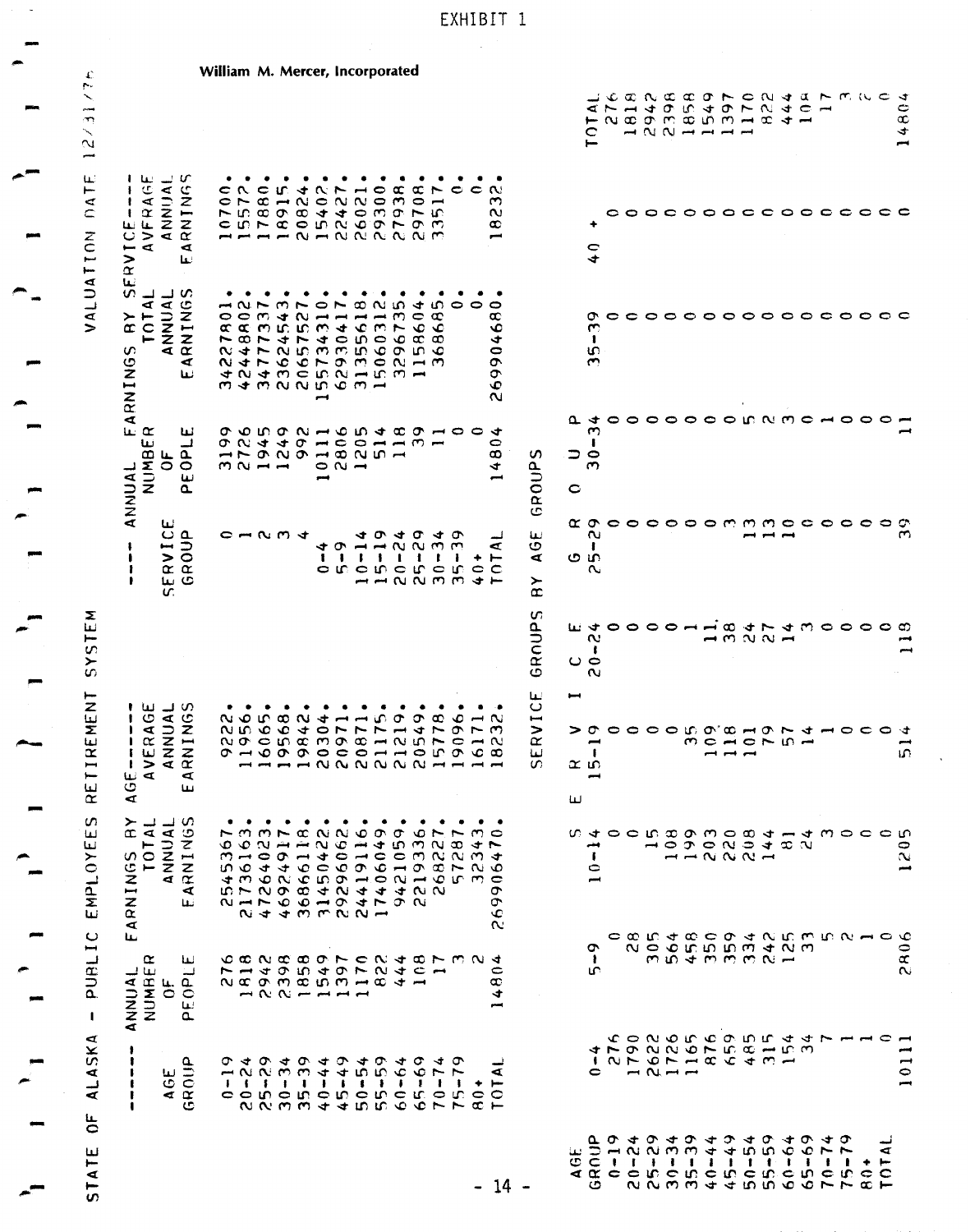| 1                          |
|----------------------------|
|                            |
| f                          |
|                            |
|                            |
| pm.                        |
| -                          |
| pent<br>.<br>$\frac{1}{2}$ |
|                            |
| į,                         |
|                            |
|                            |
| Į                          |
| ens.                       |
|                            |
|                            |
|                            |
|                            |

| c<br>r<br>۰.<br>$\infty$<br>ヽ<br>$\sim$<br>$\overline{ }$ |                                                                    |                                                                   |                                                                    | William M. Mercer, Incorporated |                                       |                                |                                                                                                                                                                                                                                                                                                                                                                                                                                                                                                                                 |   |        |                            |                                                                                                                                                                                                                                                                                                                                                                                                                                                                                                                                                                                              |                                                        |                                                                                                                            |              |                      |                                       |                                   |                                                          |                    |                           | TOTAL                                                                     | $\mathbf{C}$    |   |         | $M0$ $M0$ $M0$                                                                                                                                          | يسم بسم         |  | Ō | $\infty$ | r.<br>$-500$<br>$\alpha$ m $\tilde{m}$ $\rightarrow$                                                                                                      | $\circ$             |     | $\mathfrak{c}$ $\mathfrak{o}$ $\mathfrak{o}$ $\mathfrak{o}$ $\mathfrak{o}$ |           |                 | $\tau$<br>m<br>-                         |
|-----------------------------------------------------------|--------------------------------------------------------------------|-------------------------------------------------------------------|--------------------------------------------------------------------|---------------------------------|---------------------------------------|--------------------------------|---------------------------------------------------------------------------------------------------------------------------------------------------------------------------------------------------------------------------------------------------------------------------------------------------------------------------------------------------------------------------------------------------------------------------------------------------------------------------------------------------------------------------------|---|--------|----------------------------|----------------------------------------------------------------------------------------------------------------------------------------------------------------------------------------------------------------------------------------------------------------------------------------------------------------------------------------------------------------------------------------------------------------------------------------------------------------------------------------------------------------------------------------------------------------------------------------------|--------------------------------------------------------|----------------------------------------------------------------------------------------------------------------------------|--------------|----------------------|---------------------------------------|-----------------------------------|----------------------------------------------------------|--------------------|---------------------------|---------------------------------------------------------------------------|-----------------|---|---------|---------------------------------------------------------------------------------------------------------------------------------------------------------|-----------------|--|---|----------|-----------------------------------------------------------------------------------------------------------------------------------------------------------|---------------------|-----|----------------------------------------------------------------------------|-----------|-----------------|------------------------------------------|
| ىنا<br>$\overline{\phantom{0}}$<br>$\tilde{C}$            | ŧ.<br>$\mathbf{I}$<br>$\mathbf{I}$<br>$\mathbf{I}$<br>نغا<br>RVICI | ≻<br>نغا<br>$\overline{c}$<br>$\blacktriangleleft$<br><b>AVER</b> | ⊢<br>MONTHI<br>IENEFTT<br>$\bar{\mathbf{r}}$                       | ٠                               |                                       |                                | $\begin{array}{c} 0 & 4 & 4 & 6 & 6 \\ 0 & 4 & 6 & 6 & 6 \\ 0 & 4 & 6 & 6 & 6 \\ 0 & 0 & 0 & 0 & 4 \\ 0 & 0 & 0 & 0 & 0 \\ 0 & 0 & 0 & 0 & 0 \\ 0 & 0 & 0 & 0 & 0 \\ 0 & 0 & 0 & 0 & 0 \\ 0 & 0 & 0 & 0 & 0 \\ 0 & 0 & 0 & 0 & 0 \\ 0 & 0 & 0 & 0 & 0 \\ 0 & 0 & 0 & 0 & 0 \\ 0 & 0 & 0 & 0 & 0 \\ 0 & 0 & 0 & 0 & 0 \\ 0 &$                                                                                                                                                                                                    |   |        |                            |                                                                                                                                                                                                                                                                                                                                                                                                                                                                                                                                                                                              | $\mathfrak{c}$                                         | $c$ $c$ $c$                                                                                                                |              |                      | ٠<br>$\sim$ $\sim$                    | ٠                                 | ۰c<br>−<br>ෑ                                             |                    |                           | 40                                                                        |                 | င | $\circ$ | 0                                                                                                                                                       | $\circ$ $\circ$ |  |   |          | $\circ \circ \circ \circ \circ \circ \circ \circ$                                                                                                         |                     |     |                                                                            |           |                 |                                          |
| VALUATION                                                 | ⊢                                                                  |                                                                   | IT BY SEF<br>TOTAL<br>MONTHLY<br>BENEFIT<br>œ                      | ⊕                               | $\overline{ }$<br>チト<br>$\sim$ $\sim$ |                                | 889                                                                                                                                                                                                                                                                                                                                                                                                                                                                                                                             |   | ٠<br>÷ | ٠<br>$476$<br>$76$         |                                                                                                                                                                                                                                                                                                                                                                                                                                                                                                                                                                                              | n.<br>$\mathbf{r}$                                     | $\bullet$                                                                                                                  | $\bullet$    | $\circ$              | $\circ$                               |                                   | LΩ,<br>ෑ<br>ෑ<br>Ő.<br>۱ñ<br>in.                         |                    |                           | σ<br>$\mathbf{\mathcal{C}}$<br>$\pmb{\mathfrak{z}}$<br>۱ņ<br>$\mathbf{r}$ | $\circ$ $\circ$ |   |         | $\begin{array}{c} \texttt{c} \texttt{c} \texttt{c} \texttt{c} \texttt{c} \texttt{c} \texttt{c} \texttt{c} \texttt{c} \texttt{c} \texttt{c} \end{array}$ |                 |  |   |          |                                                                                                                                                           |                     |     |                                                                            | $\circ$   | 0               |                                          |
| ഗ<br>IVE                                                  | <b>BENEF</b><br>NONTHLY                                            | $\propto$<br><b>NUMBEI</b>                                        | ىيا<br>of<br>Popy<br>ه                                             |                                 | œ m                                   |                                | <b>COOCOLCOOC</b><br>$\alpha$ $\alpha$ $\alpha$ $\alpha$ $\alpha$ $\alpha$<br>$M_{\odot}$ $M_{\odot}$ $M_{\odot}$ $M_{\odot}$ $M_{\odot}$                                                                                                                                                                                                                                                                                                                                                                                       |   | ᆋ      |                            |                                                                                                                                                                                                                                                                                                                                                                                                                                                                                                                                                                                              |                                                        |                                                                                                                            |              |                      |                                       | $\bullet$                         | ᠊ᡉ<br>$\mathbf{r}$<br>$\sim$<br>$\overline{\phantom{0}}$ | GROUPS             | ၁ ၀<br>c                  | ى م<br>$\mathbf{\mathsf{c}}$<br>$\mathbf{I}$<br>$\mathbf{\Omega}$         | $\circ$         |   |         | $\begin{array}{c} \circ \circ \circ \circ \circ \circ \circ \circ \circ \circ \circ \circ \circ \end{array}$                                            |                 |  |   |          |                                                                                                                                                           |                     |     |                                                                            |           | $\circ$         |                                          |
| IRED<br>$\blacksquare$<br>$\tilde{\mathbf{g}}$            | 1<br>$\mathbf{I}$<br>$\mathbf{I}$<br>,                             | نعا                                                               | <b>ERVICE</b><br>$\mathbf C$<br>c.                                 |                                 |                                       |                                | $-0.07 +$                                                                                                                                                                                                                                                                                                                                                                                                                                                                                                                       |   | ෑ      | $\sigma -$<br>$\mathbf{I}$ | ෑ<br>$\mathbf{I}$<br>an an an an<br>an an an an                                                                                                                                                                                                                                                                                                                                                                                                                                                                                                                                              | $\sigma$<br>$\overline{\phantom{a}}$<br>$\blacksquare$ | $4\sigma$<br>$\sim$ $\sim$ $\sim$<br>-                                                                                     | J.           | $\sim$ $\sigma$<br>- | $\mathbf{\mathsf{C}}$<br>$\mathbf{I}$ | $+ +$<br>$\frac{6}{4}$            | نب<br>⋖<br>$\mathbf C$<br>$\overline{\phantom{a}}$       | ىنا<br>q<br>≻<br>R | $\propto$ $\sigma$<br>م ہ | $\sim$<br>ł<br>$\sim$                                                     | 0               |   |         | $\begin{array}{c} \circ \circ \circ \circ \circ \circ \circ \circ \circ \end{array}$                                                                    |                 |  |   |          |                                                                                                                                                           | $\circ \circ \circ$ |     |                                                                            | $\bullet$ | $\circ$ $\circ$ |                                          |
| 8<br><b>SYSTEM</b>                                        |                                                                    |                                                                   |                                                                    |                                 |                                       |                                |                                                                                                                                                                                                                                                                                                                                                                                                                                                                                                                                 |   |        |                            |                                                                                                                                                                                                                                                                                                                                                                                                                                                                                                                                                                                              |                                                        |                                                                                                                            |              |                      |                                       |                                   |                                                          | GROUPS             | نيا                       | ෑ<br>$\mathbf{\Omega}$<br>ŧ<br>ပင<br>$\sim$                               | 0               |   |         |                                                                                                                                                         |                 |  |   |          |                                                                                                                                                           |                     |     |                                                                            |           | $\circ$         |                                          |
| MENT<br>نعا<br>1R                                         | t.<br>ŧ.<br>ш<br>ō<br>ৰ                                            | ≻<br>⋖                                                            | VERAGE<br>MONTHL<br>JENEFIT                                        | 0                               |                                       |                                | 67106495<br>569765776953                                                                                                                                                                                                                                                                                                                                                                                                                                                                                                        |   |        |                            |                                                                                                                                                                                                                                                                                                                                                                                                                                                                                                                                                                                              |                                                        | $\mathfrak{w}$<br>$40,0004$<br>$40,0004$                                                                                   | $\circ$      | ∾                    | $\infty$                              | O                                 | ∾<br>$\rightarrow$ $\rightarrow$                         | ERVICE<br>S        | $\blacksquare$<br>⋗<br>ш  | ŧ<br>α ທ                                                                  |                 |   |         | 。。。。。。。。。。。                                                                                                                                             |                 |  |   |          |                                                                                                                                                           | $\circ$ $\circ$     |     | $\sim$ $-$                                                                 |           |                 |                                          |
| RET<br>S<br>FMPLOYEE                                      | ≻<br>ENEI                                                          | $\overline{\phantom{a}}$                                          | ≻<br>ᆜᄂ<br>$C$ $4$ $T$ $H$<br>FIT F<br>TOTA<br>MONTH<br>ENEFI<br>₾ |                                 | ٠                                     | ٠<br>٠<br>$\sim$ $\sim$ $\sim$ | ٠<br>rarranono v -r<br>$\mathcal{L} \cup \mathcal{L} \cup \mathcal{L} \cup \mathcal{L} \cup \mathcal{L} \cup \mathcal{L} \cup \mathcal{L} \cup \mathcal{L} \cup \mathcal{L} \cup \mathcal{L} \cup \mathcal{L} \cup \mathcal{L} \cup \mathcal{L} \cup \mathcal{L} \cup \mathcal{L} \cup \mathcal{L} \cup \mathcal{L} \cup \mathcal{L} \cup \mathcal{L} \cup \mathcal{L} \cup \mathcal{L} \cup \mathcal{L} \cup \mathcal{L} \cup \mathcal{L} \cup \mathcal{L} \cup \mathcal{L} \cup \mathcal{L} \cup \mathcal{$<br>mmroxrmonnr 40 | ۰ | ٠      | ٠                          | ٠<br>$\begin{array}{ccccccccccccccccc} \multicolumn{4}{c}{} & \multicolumn{4}{c}{} & \multicolumn{4}{c}{} & \multicolumn{4}{c}{} & \multicolumn{4}{c}{} & \multicolumn{4}{c}{} & \multicolumn{4}{c}{} & \multicolumn{4}{c}{} & \multicolumn{4}{c}{} & \multicolumn{4}{c}{} & \multicolumn{4}{c}{} & \multicolumn{4}{c}{} & \multicolumn{4}{c}{} & \multicolumn{4}{c}{} & \multicolumn{4}{c}{} & \multicolumn{4}{c}{} & \multicolumn{4}{c}{} & \multicolumn{4}{c}{} & \multicolumn{4}{c}{} &$                                                                                                 | ٠                                                      | ٠<br>チチチンドー<br>یسر بسر پسر                                                                                                 | ٠            | ٠                    |                                       | <u>ന ശ</u><br>وتتسر<br>$\sigma$ + | ෑ<br>ဟ<br>ທ                                              |                    |                           | $\rightarrow$<br>$\bullet$<br>$\circ$<br>يسر                              |                 |   |         | W 4 0 0 0 0 0 0 0 0 0 0 0 0 N 0 4 0 0                                                                                                                   |                 |  |   |          |                                                                                                                                                           |                     |     | $\overline{\phantom{0}}$                                                   |           |                 |                                          |
| PUBLIC                                                    | $\infty$<br>$\succ$ $\alpha$                                       |                                                                   | ئىئا<br>MONTHLY<br>NUMBER<br>OF<br>PEOPLE                          |                                 |                                       |                                |                                                                                                                                                                                                                                                                                                                                                                                                                                                                                                                                 |   |        |                            |                                                                                                                                                                                                                                                                                                                                                                                                                                                                                                                                                                                              |                                                        | $\begin{array}{c}\n\circ \circ \\ \circ \circ \\ \circ \\ \circ \\ \circ \\ \circ \\ \circ \\ \circ \\ \circ\n\end{array}$ |              |                      |                                       |                                   | ىسى                                                      |                    |                           | ᡡ<br>LС.                                                                  |                 |   |         | COOMMNOJMOMNEJ                                                                                                                                          |                 |  |   |          |                                                                                                                                                           | $4 \propto \omega$  |     |                                                                            |           | $\sim$ $\sim$   | ~<br>−                                   |
| ALASKA                                                    | 1<br>$\ddot{\phantom{1}}$<br>ł<br>1                                |                                                                   | AGE<br>ROUP<br>ဖ                                                   |                                 |                                       |                                | $\begin{array}{ccccccccccccc} \textbf{1} & \textbf{1} & \textbf{1} & \textbf{1} & \textbf{1} & \textbf{1} & \textbf{1} & \textbf{1} & \textbf{1} & \textbf{1} & \textbf{1} & \textbf{1} & \textbf{1} & \textbf{1} & \textbf{1} & \textbf{1} & \textbf{1} & \textbf{1} & \textbf{1} & \textbf{1} & \textbf{1} & \textbf{1} & \textbf{1} & \textbf{1} & \textbf{1} & \textbf{1} & \textbf{1} & \textbf{1} & \textbf{1} & \textbf{1} &$                                                                                            |   |        |                            | $\begin{array}{c} \begin{array}{c} \bullet \end{array} & \begin{array}{c} \bullet \end{array} & \begin{array}{c} \bullet \end{array} & \begin{array}{c} \bullet \end{array} & \begin{array}{c} \bullet \end{array} & \begin{array}{c} \bullet \end{array} & \begin{array}{c} \bullet \end{array} & \begin{array}{c} \bullet \end{array} & \begin{array}{c} \bullet \end{array} & \begin{array}{c} \bullet \end{array} & \begin{array}{c} \bullet \end{array} & \begin{array}{c} \bullet \end{array} & \begin{array}{c} \bullet \end{array} & \begin{array}{c} \bullet \end{array} & \begin{$ |                                                        | $\tilde{I}$                                                                                                                | $\mathbf{1}$ |                      | $\ddot{\phantom{1}}$                  |                                   | ⋖<br>$+ +$<br>$\mathbf C$                                |                    |                           | ₹<br>$\overline{0}$                                                       |                 |   |         | $  +$                                                                                                                                                   |                 |  |   |          | $\rightarrow \infty \circ \sim \rightarrow \infty \circ \rightarrow \infty$<br>$\sigma$ $\sigma$ $\sigma$ $\sigma$ $\alpha$ $\sim$ $\sim$<br>$\alpha$ m m |                     |     |                                                                            |           |                 | ొ<br>÷<br>$\overline{\phantom{a}}$<br>سم |
| $\overline{a}$<br>STATE                                   |                                                                    |                                                                   |                                                                    |                                 |                                       |                                |                                                                                                                                                                                                                                                                                                                                                                                                                                                                                                                                 |   |        |                            |                                                                                                                                                                                                                                                                                                                                                                                                                                                                                                                                                                                              |                                                        |                                                                                                                            |              |                      |                                       |                                   | $15 -$                                                   |                    |                           | c                                                                         |                 |   |         | ARCORONOMONO CONCO<br>ARCORONOMONO CONCO<br>ARCORONOMONO CONCO<br>N N M M + + D D O O T T T T T                                                         |                 |  |   |          |                                                                                                                                                           |                     | ব ক |                                                                            |           |                 |                                          |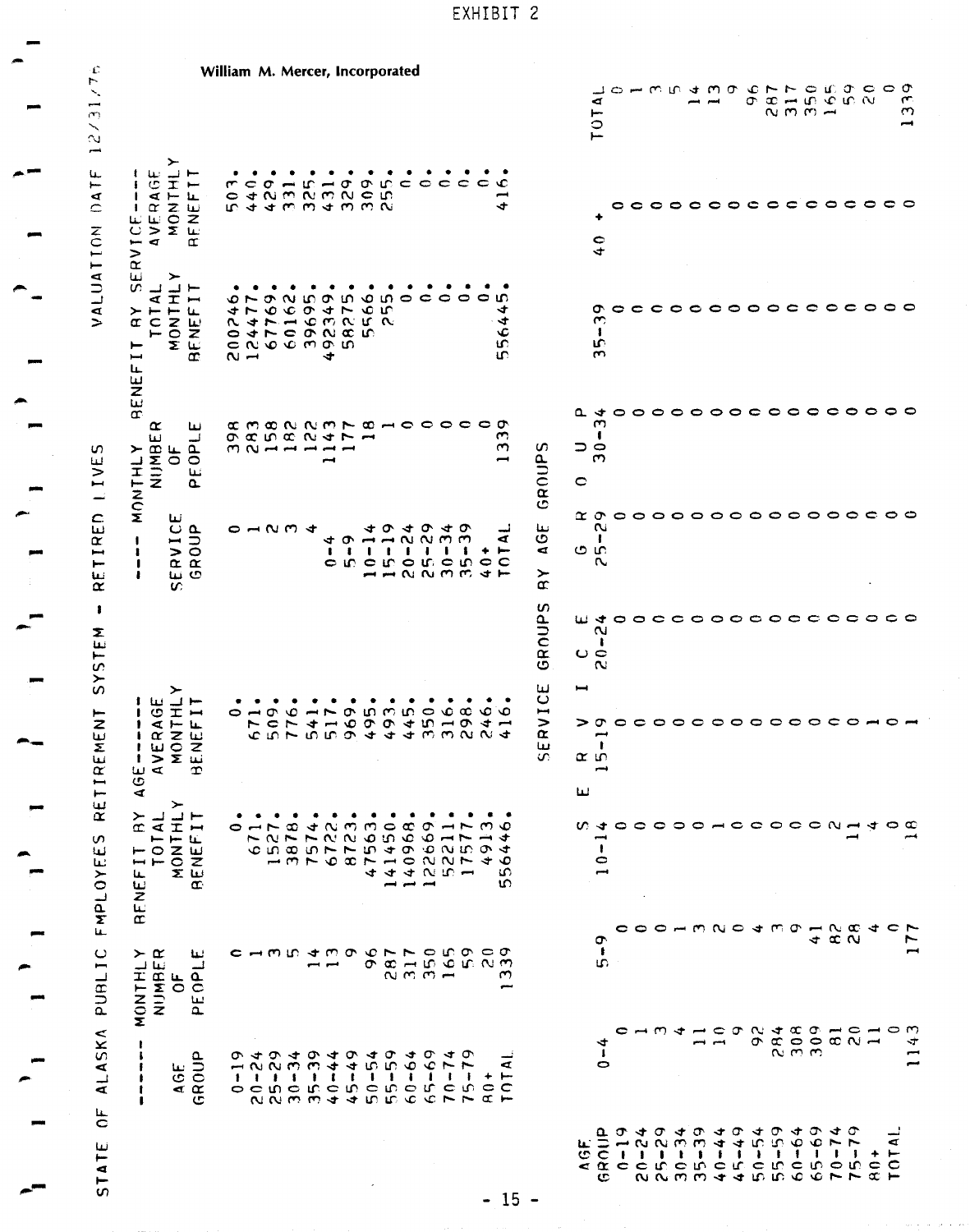# MISCELLANEOUS INFORMATION

### AS OF DECEMBER 31

|     |                                     | Active Members |          |          |
|-----|-------------------------------------|----------------|----------|----------|
|     |                                     | 1974           | 1975     | 1976     |
| (1) | Number                              | 14,692         | 13,789   | 14,804   |
| (2) | Number with Complete<br>Information | 11,692         | 13,427   | 14,545   |
| (3) | Average Age                         | 37.93          | 37.70    | 37.29    |
| (4) | Average Service                     | 4.00           | 4.34     | 4.48     |
| (5) | Average Annual<br>Salary            | \$13,235       | \$16,535 | \$18,232 |

# Retirees and Beneficiaries

| (1) | Number                     | 714   | 941   | 1,339 |
|-----|----------------------------|-------|-------|-------|
|     | (2) Average Age            | 65.02 | 64.04 | 63.38 |
| (3) | Average Monthly<br>Benefit | \$305 | \$346 | \$416 |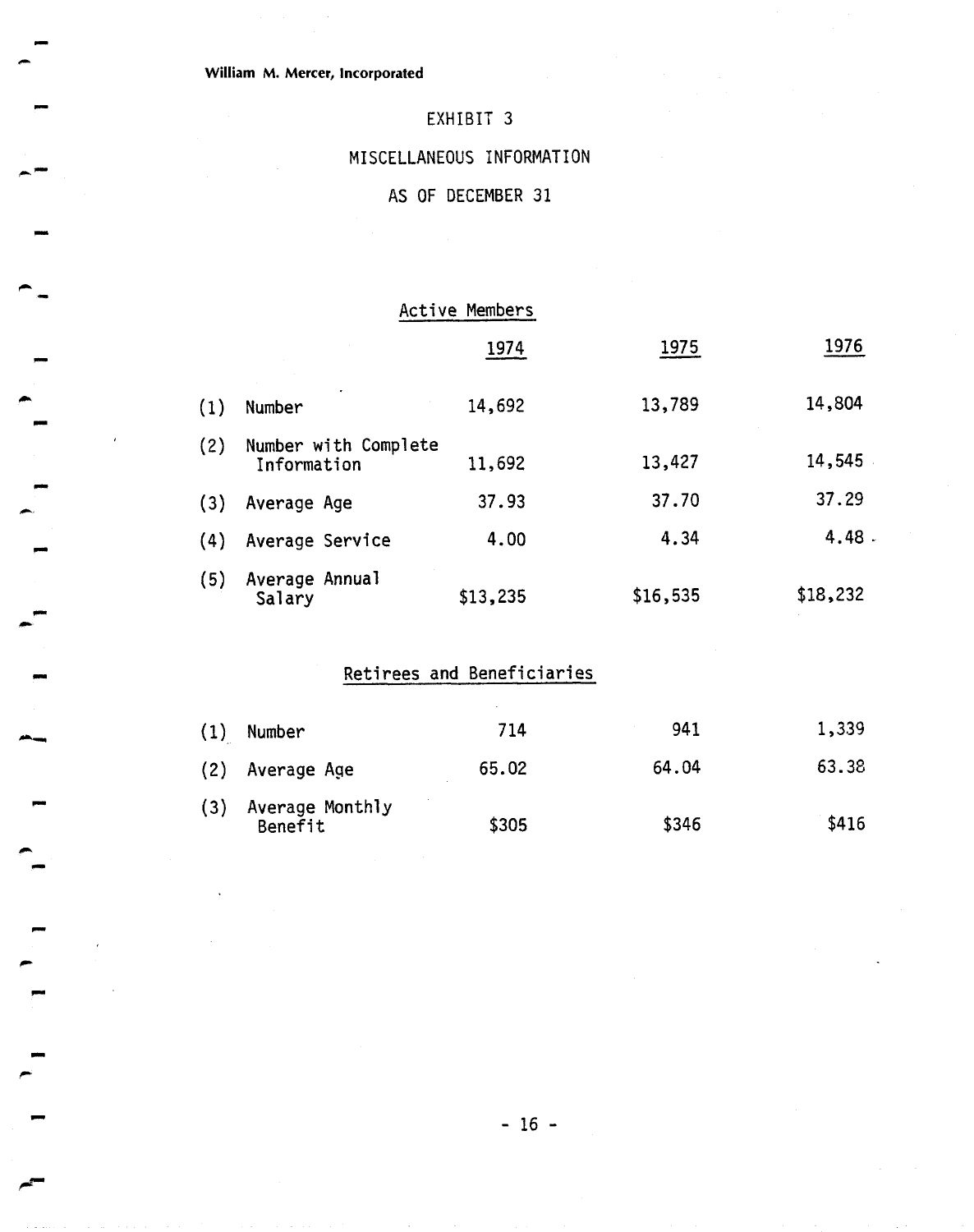**William M. Mercer, Incorporated** 

# **APPENDIX 3**

# **ACTUARIAL DETERMINATIONS**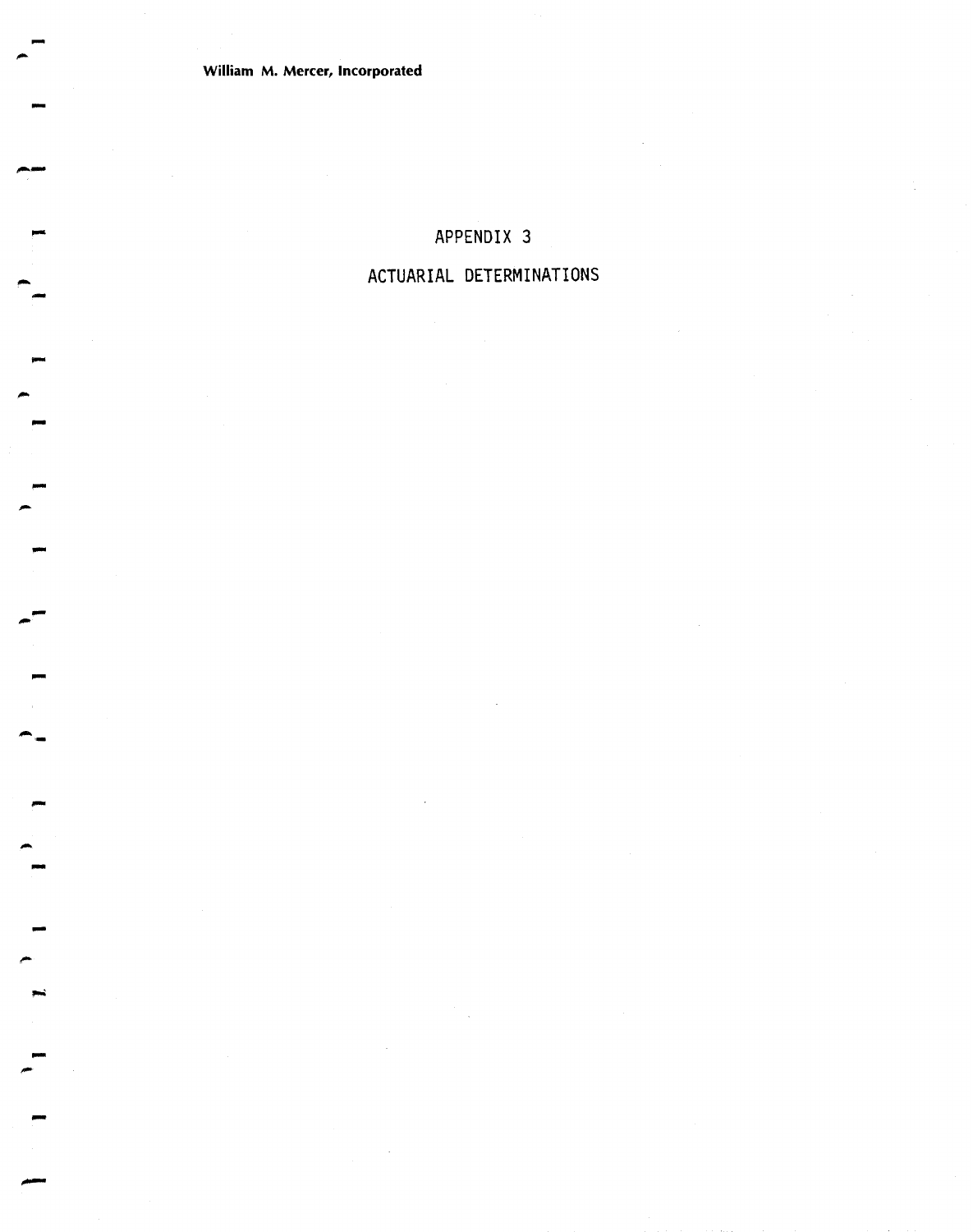# DEVELOPMENT OF CONSOLIDATED

### EMPLOYER CONTRIBUTION RATE

# FOR 1978-79

| (1) | Present Value of Fully Projected<br>Benefits                                      | \$<br>447,343,072 |
|-----|-----------------------------------------------------------------------------------|-------------------|
| (2) | Present Value of Accrued Benefits                                                 | 246,981,544       |
| (3) | Present Value of Future Member<br>Contributions                                   | 62,887,010        |
| (4) | Present Value of Future Consolidated<br>Employer Contributions<br>$(1)-(2)-(3)$   | 137,474,518       |
| (5) | Present Value of Future Salaries                                                  | 1,447,508,580     |
| (6) | Consolidated Employer Contribution<br>Rate for Pension Benefits<br>$(4) \div (5)$ | 9.50%             |
| (7) | Rate for Retiree Medical Insurance                                                | .40%              |
| (8) | Total Consolidated Employer<br>Contribution Rate                                  | 9.90%             |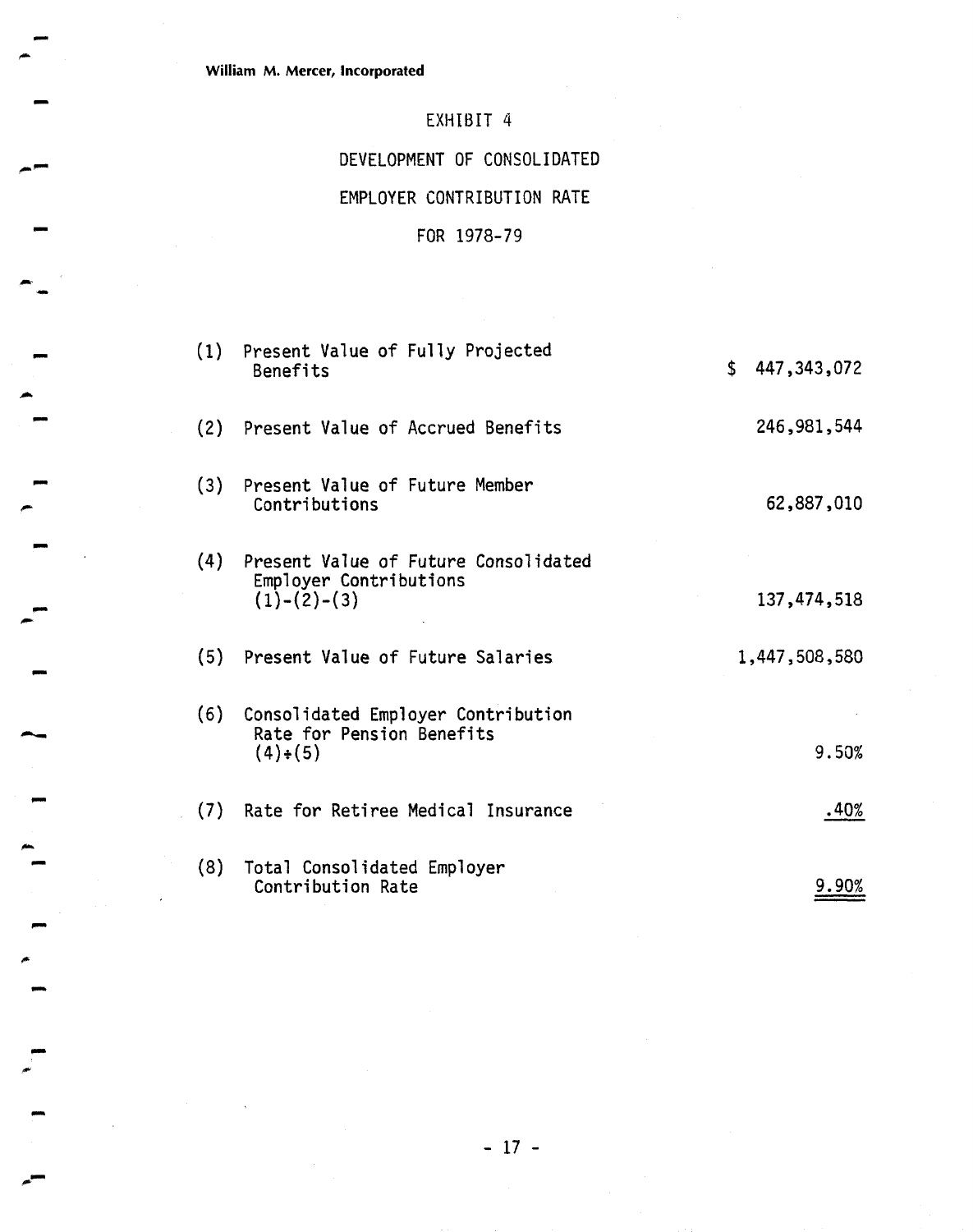# William M. Mercer, IncorporatedELOPMENT OF PAST SERVICE RATES

|                                        | $\{a\}$                                         | (b)                | (c)<br>Unfunded                          | (d)<br>Payment to                   | (e)           | (f)                          |
|----------------------------------------|-------------------------------------------------|--------------------|------------------------------------------|-------------------------------------|---------------|------------------------------|
|                                        | Liability for<br>Benefits Earned<br>to 12-31-76 | Adjusted<br>Assets | Liability<br>or (Surplus)<br>$((a)-(b))$ | Amortize<br>Liability –<br>35 Years | Salaries      | Past Service<br>Rate (d)/(e) |
| State of Alaska                        | \$117,198,420                                   | \$59,884,603       | \$57,313,317                             | \$3,333,574                         | \$161,006,850 | 2.07%                        |
| City of Skagway                        | 26,962                                          | 42,161             | (15, 199)                                | (884)                               | 175,438       | $(.50\%)$                    |
| City and Borough of Sitka              | 1,291,176                                       | 528,615            | 762,561                                  | 44,353                              | 1,820,398     | 2.44%                        |
| City of Fairbanks                      | 5,950,518                                       | 2,130,997          | 3,819,521                                | 222,157                             | 9,079,790     | 2.45%                        |
| City of Haines                         | 42,192                                          | 54,510             | (12, 318)                                | (716)                               | 168,862       | (.42%)                       |
| University of Alaska                   | 8,191,296                                       | 5,637,556          | 2,553,740                                | 148,535                             | 18,062,440    | .82%                         |
| City of Valdez                         | 493,395                                         | 205,216            | 288,179                                  | 16,762                              | 747,302       | 2.24%                        |
| City of Kodiak                         | 754,740                                         | 470,647            | 284,093                                  | 16,524                              | 1,105,522     | 1.49%                        |
| Alaska Municipal League                | 144,277                                         | 46,648             | 97.629                                   | 5,678                               | 66,348        | 8.56%                        |
| City of Kenai                          | 318,208                                         | 438,967            | (120, 759)                               | (7,024)                             | 847,160       | (.83%)                       |
| Municipality of Anchorage              | 29,201,161                                      | 10,723,769         | 18,477,392                               | 1,074,709                           | 50,877,452    | 2.11%                        |
| North Star Borough                     | 2,485,542                                       | 1,776,003          | 709,539                                  | 41,269                              | 6,315,348     | .65%                         |
| Ketchikan Gateway Borough              | 149,434                                         | 158,447            | (9,013)                                  | (524)                               | 508,698       | (.10%)                       |
| Matanuska-Susitna Borough              | 1,039,496                                       | 484,047            | 555,449                                  | 32,307                              | 1,694,162     | 1.91%                        |
| City of Soldotna                       | 13,644                                          | 39,938             | (26, 294)                                | (1, 529)                            | 103,076       | (1.48%)                      |
| City and Borough of Juneau             | 3,122,748                                       | 2,218,327          | 904,421                                  | 52,604                              | 5,159,524     | 1.025                        |
| City of Wrangell                       | 222,064                                         | 126,546            | 95,518                                   | 5,556                               | 472,352       | 1.18%                        |
| City of Bethel                         | 13,154                                          | 16,736             | (3, 582)                                 | (2C8)                               | 33,862        | (.622)                       |
| Valdez City Schools                    | 50,580                                          | 57,791             | (7, 211)                                 | (419)                               | 208,044       | (.20%)                       |
| Hoonah City Schools                    | 131,160                                         | 47,590             | 83,570                                   | 4,861                               | 178,362       | 2.73%                        |
| Nome Municipal Utilities               | 353,352                                         | 113,449            | 239,903                                  | 13,954                              | 1,043,606     | 1.34%                        |
| City of Kotzebue                       | 15,026                                          | 47,225.            | (22, 199)                                | (1, 873)                            | 121,298       | $(1.54\%)$                   |
| Galena City Schools                    | 10,824                                          | 15,077             | (4, 253)                                 | (247)                               | 51,652        | (.45%)                       |
| King Cove City School District         | 17,108                                          | 10,392             | 5,716                                    | 391                                 | 42,248        | .92%                         |
| City of Petersburg                     | 222,124                                         | 65,474             | 156,650                                  | 9,111                               | 718,502       | 1.27%                        |
| Bristol Bay Borough                    | 202,872                                         | 19,246             | 183,626                                  | 10,680                              | 94,178        | 11.34%                       |
| North Slope Borough                    | 491,096                                         | 169,289            | 321,807                                  | 18,717                              | 781,304       | 2.39%                        |
| Wrangell City Schools                  | 108,404                                         | 24,473             | 83.931                                   | 4,382                               | 70,322        | 6.94%                        |
| Unorganized Borough Schools            | 142,442                                         | 564,686            | (522.244)                                | (30, 376)                           | 274,752       | (11.061)                     |
| Sitka Community Hospital               | 102,160                                         | 22,214             | 79,946                                   | 4,650                               | 387,904       | 1.20%                        |
| City of Cordova                        | 171,372                                         | 88,679             | 82,693                                   | 4,310                               | 536,666       | .90%                         |
| Nome City Schools                      | 161,418                                         | (77, 443)          | 238,361                                  | 13,893                              | 331,868       | 4.19%                        |
| City of King Cove                      | 2,814                                           | 4,972              | (2,158)                                  | (125)                               | 12,108        | (1.04%)                      |
| Selawik City School District           | 63,240                                          | 42,520             | 20,620                                   | 1,199                               | 101.056       | 1.19%                        |
| Juneau Borough School District 875,103 |                                                 | 463,397            | 411,706                                  | 23,946                              | 1,226,902     | 1.95%                        |
| Juneau Hospital                        | 64,196                                          | 33,594             | 30,502                                   | 1,780                               | 245,642       | .72%                         |

 $-18 -$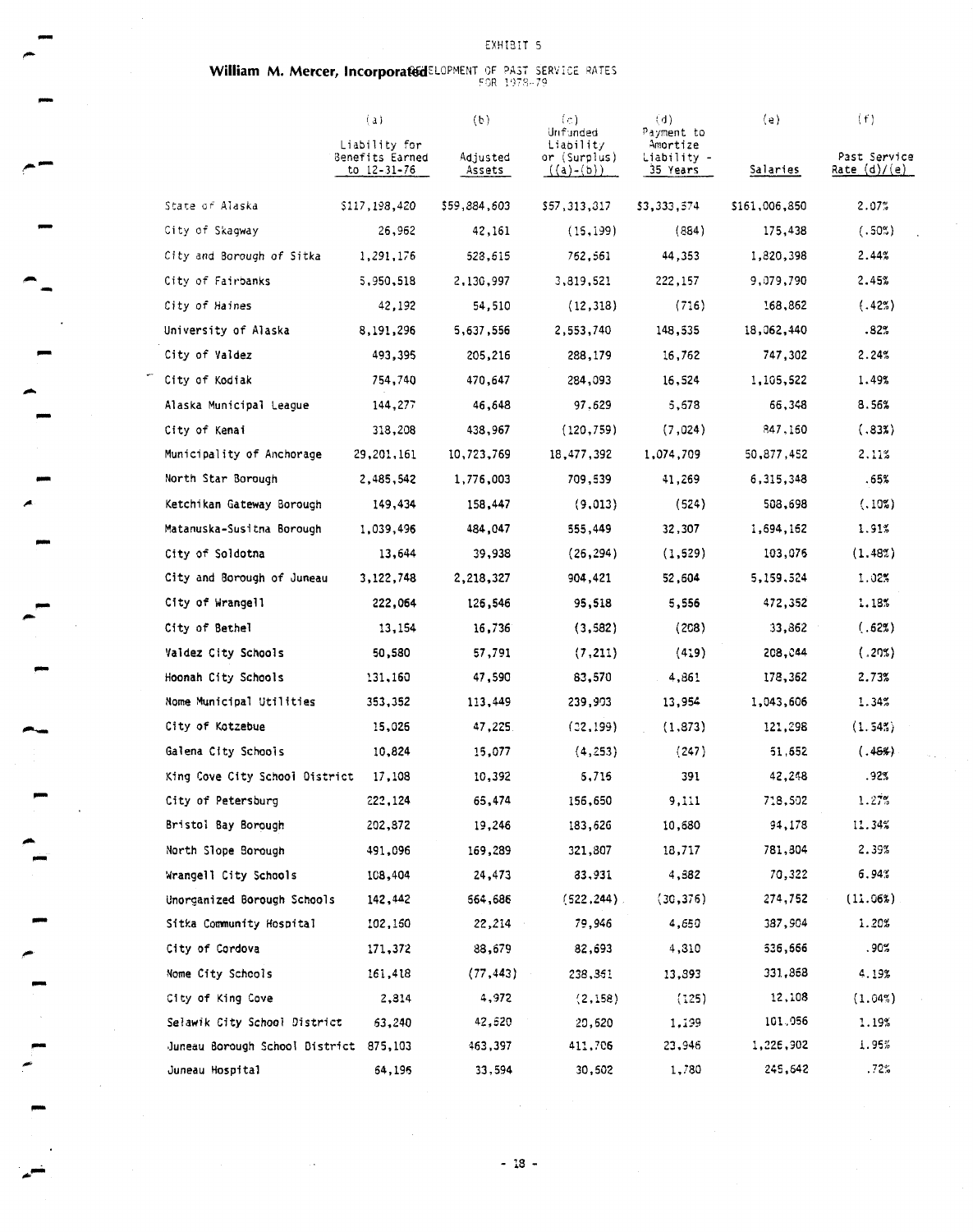# William M. Mercer, Incorporated PMENT OF PAST SERVICE RATES

 $\leftarrow$ 

|                                           | (a)                                             | (b)                | (c)<br>Unfunded                          | (d)<br>Payment to                   | (e)           | (f)                            |
|-------------------------------------------|-------------------------------------------------|--------------------|------------------------------------------|-------------------------------------|---------------|--------------------------------|
|                                           | Liability for<br>Benefits Earned<br>to 12-31-76 | Adjusted<br>Assets | Liability<br>or (Surplus)<br>$((a)-(b))$ | Amortize<br>Liability -<br>35 Years | Salaries      | Past Service<br>Rate $(d)/(e)$ |
| Upper Railbelt Region<br>Schools          | 55,750<br>\$                                    | \$21,466           | \$34,284                                 | \$1,994                             | $5$ 173,924   | 1.15%                          |
| Iditarod Area School<br>District          | 9,236                                           | 7,212              | 2,024                                    | 118                                 | 114,268       | .10%                           |
| Kuspuk School District                    | 10,604                                          | 14,451             | (3, 847)                                 | (224)                               | 159,116       | .14%                           |
| Chugach Regional School<br>District       | 2,354                                           | 1,498              | 856                                      | 50                                  | 78,058        | .06%                           |
| Lower Yukon School District               | 26,006                                          | 20,636             | 5,370                                    | 312                                 | 281,956       | .11%                           |
| Kodiak Island School District             | 134,318                                         | 25,299             | 109,019                                  | 6,341                               | 361,208       | 1.76%                          |
| Cordova Community Hospital                | 182,466                                         | 23,572             | 158,894                                  | 9,242                               | 301,236       | 3.07%                          |
| City of Delta Junction                    | 3,520                                           | 10,006             | (6, 486)                                 | (377)                               | 45,278        | (.83%)                         |
| Alaska Housing Finance<br>Corporation     | 93,950                                          | 20,583             | 73,367                                   | 4,267                               | 154,858       | 2.76%                          |
| Northwest Arctic School<br>District       | 232,080                                         | 104,202            | 127,878                                  | 7,438                               | 1,240,360     | .60%                           |
| Southeast Islands School<br>District      | 6,392                                           | 7,148              | (756)                                    | (44)                                | 191,290       | (.02%)                         |
| Pribilof Region School<br>District        | 12,140                                          | 6,607              | 5,533                                    | 322                                 | 59,984        | . 54%                          |
| Lower Kuskokwim School<br>District        | 166,232                                         | 74,495             | 91,737                                   | 5,336                               | 743,756       | .72%                           |
| Yukon Flats School<br>District            | 118,270                                         | 32,780             | 85,490                                   | 4,972                               | 177,208       | 2.813                          |
| Yukon-Koyukok School<br>District          | 4,038                                           | 19,134             | (15,096)                                 | (878)                               | 46,028        | (1.91%)                        |
| Aleutian Region School<br>District        | 19,868                                          | 13,119             | 6,749                                    | 393                                 | 58,528        | .67%                           |
| Lake and Peninsula School<br>District     | 22,916                                          | 16,562             | 6,354                                    | 370                                 | 78,944        | . 47%                          |
| Elected Officials                         | 59,528                                          | 10,369             | 48,659                                   | 2,830                               | 56,596        | 1, 5.00%                       |
| Bering Straits School<br>District         | 25,928                                          | 21,572             | 4,356                                    | 253                                 | 160,270       | .16%                           |
| Annette Island School<br>District         | 69,646                                          | 26,132             | 43,514                                   | 2,531                               | 193,886       | 1.31%                          |
| S. W. Reg. Schools                        | 79,176                                          | 44,028             | 35,148                                   | 2,044                               | 515,142       | .40%                           |
| S. E. Req. Res. Center                    | 754                                             | 656                | 98                                       | 6                                   | 15,604        | .04%                           |
| South Central Regional<br>Resource Center | 240                                             | 641                | (401)                                    | (23)                                | 17,524        | (.13%)                         |
| Totals                                    | \$175,179,130                                   | \$87,319,216       | \$87,860,004                             | \$5,110,248                         | \$269,896,520 | 1.89%                          |

 $-19-$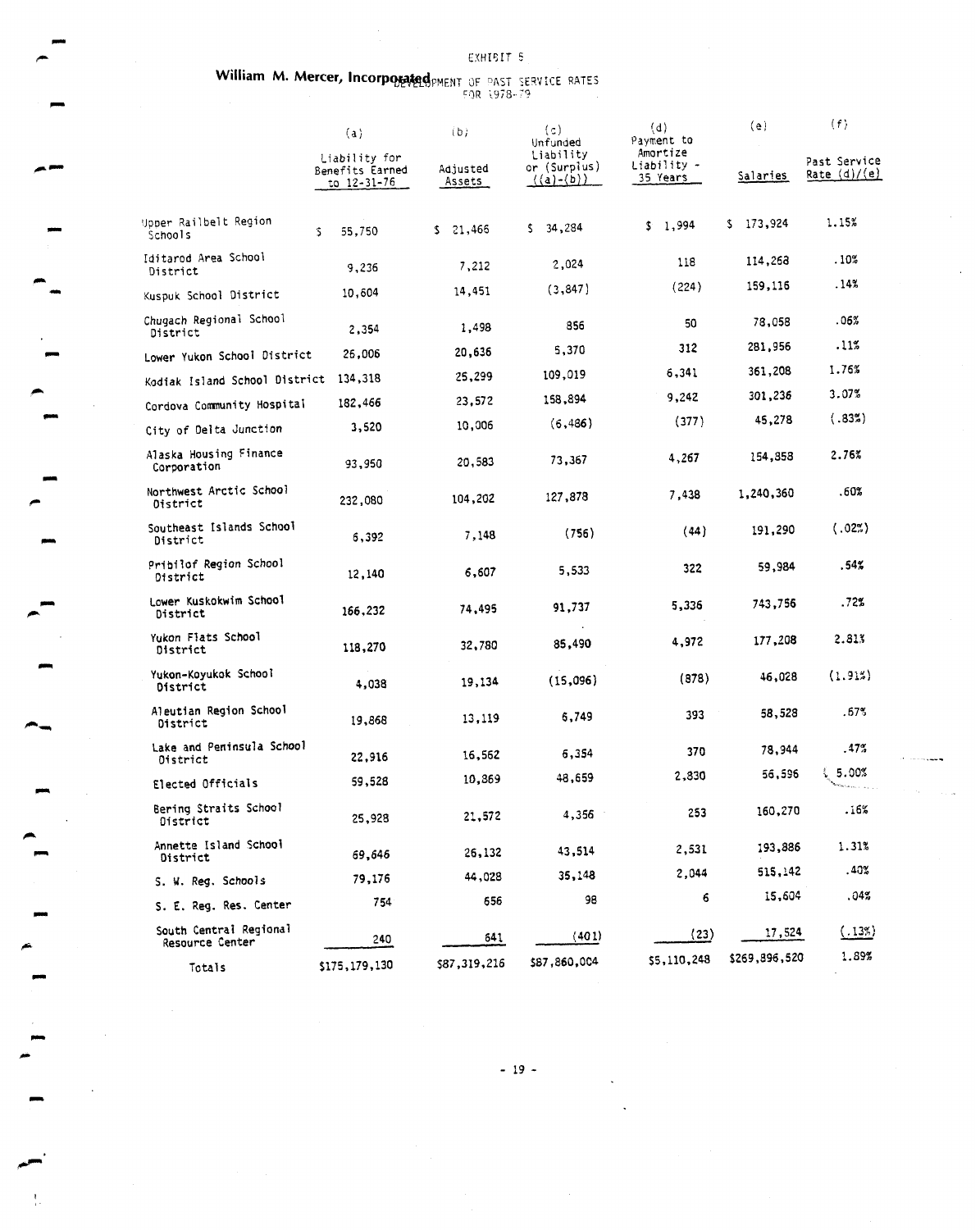### VALUATION SUMMARY

### **William M. Mercer, Incorporated**

PENSION COSTS

|                                | Consolidated<br>Empiover<br>Contribution<br>Rate | Past<br>Service:<br>Rate | Total<br>Employer<br>Rate |
|--------------------------------|--------------------------------------------------|--------------------------|---------------------------|
| State of Alaska                | 9.90%                                            | 2.07%                    | 11.97%                    |
| City of Skagway                | 9.90%                                            | (.50%)                   | 9.40%                     |
| City and Borough of Sitka      | 9.90%                                            | 2.44%                    | 12.34%                    |
| City of Fairbanks              | 9.90%                                            | 2.45%                    | 12.35%                    |
| City of Haines                 | 9.90%                                            | $(.42\%)$                | 9.48%                     |
| University of Alaska           | 9.90%                                            | .82%                     | 10.72%                    |
| City of Valdez                 | 9.90%                                            | 2.24%                    | 12.14%                    |
| City of Kodiak                 | 9.90%                                            | 1.49%                    | 11.39%                    |
| Alaska Municipal League        | 9.90%                                            | 8.56%                    | 18.46%                    |
| City of Kenai                  | 9.90%                                            | (.83%)                   | 9.07%                     |
| Municipality of Anchorage      | 9.90%                                            | 2.11%                    | 12.01%                    |
| North Star Borough             | 9.90%                                            | .65%                     | 10.55%                    |
| Ketchikan Gateway Borough      | 9.90%                                            | (.10%)                   | 9.80%                     |
| Matanuska-Susitna Borough      | 9.90%                                            | 1.91%                    | 11.81%                    |
| City of Soldotna               | 9.90%                                            | (1.48%)                  | 8.42%                     |
| City and Borough of Juneau     | 9.90%                                            | 1.02%                    | 10.92%                    |
| City of Wrangell               | 9.90%                                            | 1.18%                    | 11.08%                    |
| City of Bethel                 | 9.90%                                            | (.62%)                   | 9.28%                     |
| Valdez City Schools            | 9.90%                                            | (.202)                   | 9.70%                     |
| Hoonah City Schools            | 9.90%                                            | 2.73%                    | 12.63%                    |
| Nome Municipal Utilities       | 9.90%                                            | 1.34%                    | 11.24%                    |
| City of Kotzebue               | 9.90%                                            | (1.54%)                  | 8.36%                     |
| Galena City Schools            | 9.90%                                            | (.48%)                   | 9.42%                     |
| King Cove City School District | 9.90%                                            | .92%                     | 10.82%                    |
| City of Petersburg             | 9.90%                                            | 1.27%                    | 11.17%                    |
| Bristol Bay Borough            | 9.90%                                            | 11.34%                   | 21.24%                    |
| North Slope Borough            | 9.90%                                            | 2.39%                    | 12.29%                    |
| Wrangell City Schools          | 9.90x                                            | 6.94%                    | 16.84%                    |
| Unorganized Borough Schools    | 9.90%                                            | (11.06%)                 | 0.00%                     |
| Sitka Community Hospital       | 9.90%                                            | 1.20%                    | 11.10%                    |
| City of Cordova                | 9.90%                                            | .90%                     | 10.80%                    |
| Nome City Schools              | 9.90%                                            | 4.19%                    | 14.09%                    |
| City of King Cove              | 9.90%                                            | $(1.04\%)$               | 8.36%                     |
| Selawik City School District   | 9.90%                                            | 1.19%                    | 11.09%                    |
| Juneau Borough School District | 9.90%                                            | 1.95%                    | 11.85%                    |
| Juneau Hospital                | 9.90%                                            | .72%                     | 10.62%                    |

 $-20 -$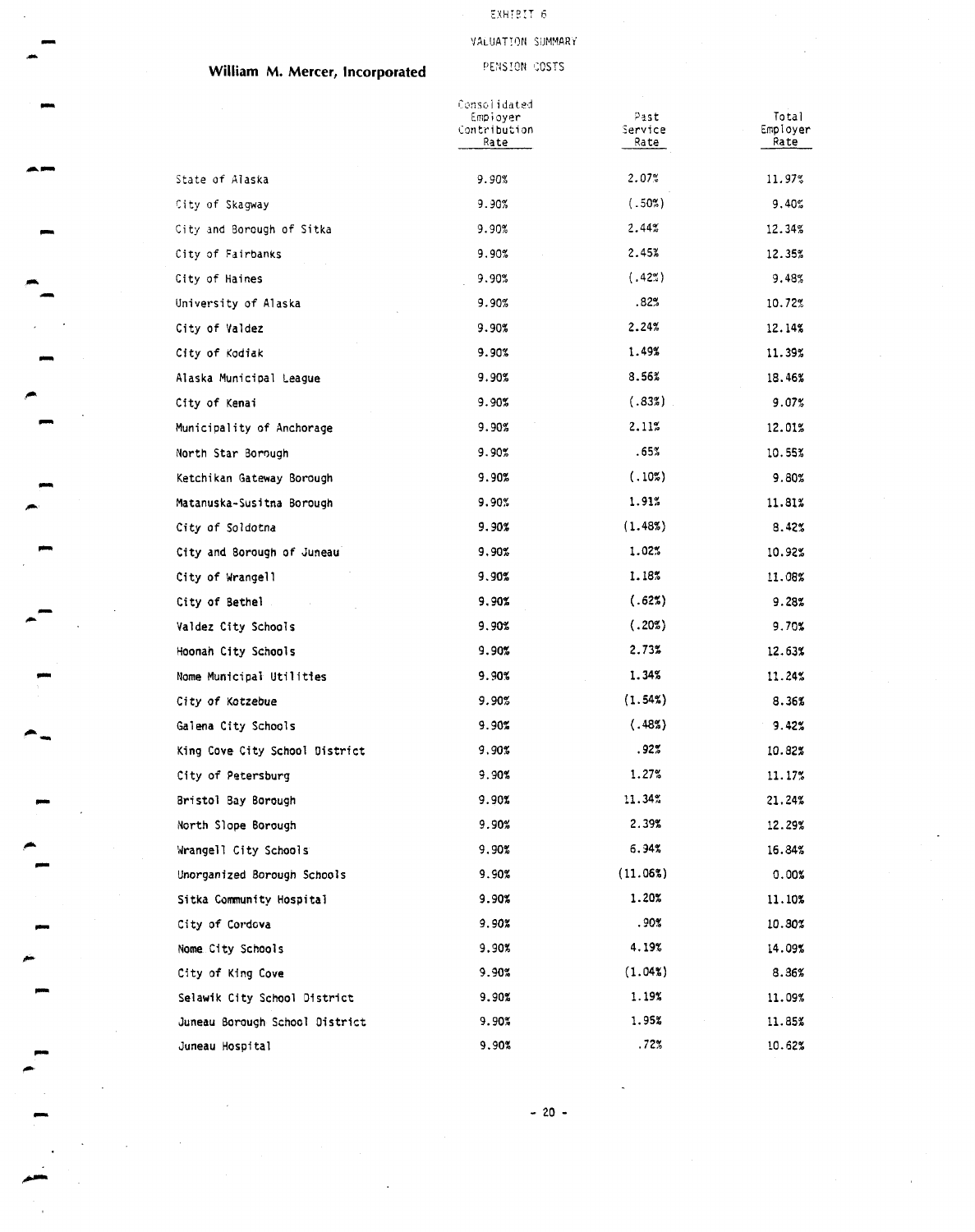#### VALUATION SUMMARY

### **William M. Mercer, Incorporated PENSION COSTS**

|                                           | Consolidated<br>Employer<br>Contribution<br>Rate | Past<br>Service<br>Rate | Total<br>Employer<br>Rate |
|-------------------------------------------|--------------------------------------------------|-------------------------|---------------------------|
| Upper Railbelt Region<br>Schools          | 9.90%                                            | 1.15%                   | 11.05%                    |
| Iditarod Area School<br>District          | 9.90%                                            | .10%                    | 10.00%                    |
| Kuspuk School District                    | 9.90%                                            | .14%                    | 10.04%                    |
| Chugach Regional School<br>District       | 9.90%                                            | .06%                    | 9.96%                     |
| Lower Yukon School District               | 9.90%                                            | .11%                    | 10.01%                    |
| Kodiak Island School District             | 9.90%                                            | 1.76%                   | 11.66%                    |
| Cordova Community Hospital                | 9.90%                                            | 3.07%                   | 12.97%                    |
| City of Delta Junction                    | 9.90%                                            | (.83%)                  | 9.07%                     |
| Alaska Housing Finance<br>Corporation     | 9.90%                                            | 2.76%                   | 12.66%                    |
| Northwest Arctic School<br>District       | 9.90%                                            | .60%                    | 10.50%                    |
| Southeast Islands School<br>District      | 9.90%                                            | (.02%)                  | 9.88%                     |
| Pribilof Region School<br>District        | 9.90%                                            | . 54%                   | 10.44%                    |
| Lower Kuskokwim School<br>District        | $-9.90%$                                         | .72%                    | 10.62%                    |
| Yukon Flats School<br>District            | 9.90%                                            | 2.81%                   | 12.71%                    |
| Yukon-Koyukok Schaol<br>District          | 9.90%                                            | (1.91x)                 | 7.99%                     |
| Aleutian Region School<br>District        | 9.90%                                            | .67%                    | 10.57%                    |
| Lake and Peninsula School<br>District     | 9.90%                                            | .47%                    | 10.37%                    |
| Elected Officials                         | 9.90%                                            | 5.00%                   | 14.90%                    |
| Bering Straits School<br>District         | 9.90%                                            | . 16%                   | 10.06%                    |
| Annette Island School<br>District         | 9.90%                                            | 1.31%                   | 11.21%                    |
| S. W. Reg. Schools                        | 9.90%                                            | . 40%                   | 10.30%                    |
| S. E. Reg. Res. Center                    | 9.90%                                            | .04%                    | 9.94%                     |
| South Central Regional<br>Resource Center | 9.90%                                            | (.13%)                  | 9.77%                     |
|                                           | 9.90%                                            | 1.89%                   | 11.79%                    |

 $-21-$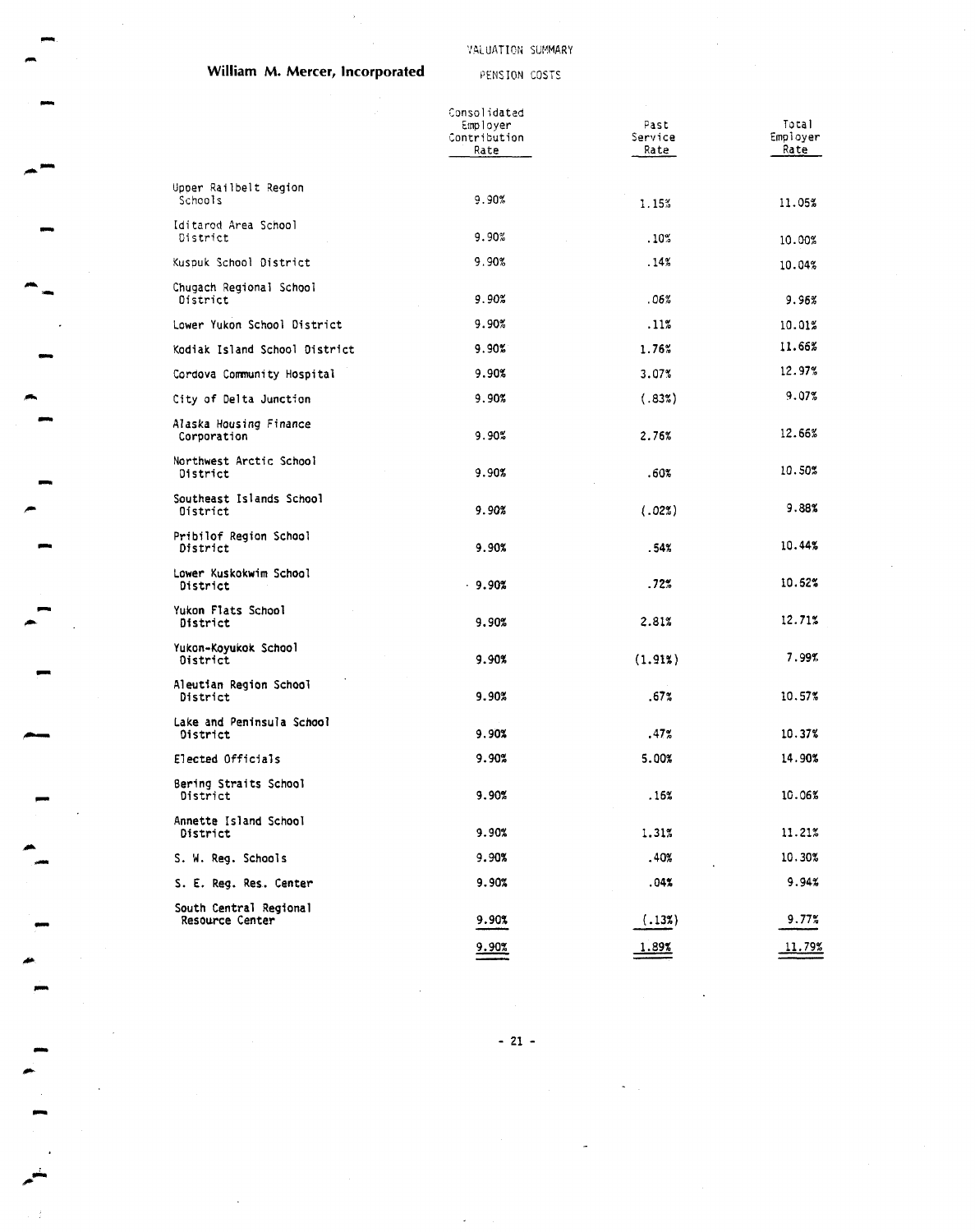BREAKDOWN OF PRESENT VALUE

# OF BENEFITS

|                                                                   | Present Value of<br>Accrued Benefit | Present Value of<br>Fully Projected Benefit |
|-------------------------------------------------------------------|-------------------------------------|---------------------------------------------|
| Retirement Benefits                                               | \$139,025,590                       | \$264,659,360                               |
| Disability Benefits                                               | 3,078,909                           | 6,489,822                                   |
| Death Benefits                                                    | 4,218,955                           | 7,355,091                                   |
| Termination Benefits                                              | 26, 255, 235                        | 94,435,944                                  |
| Contributons plus<br>Interest for<br>Inactive Members             | 2,600,441                           | 2,600,441                                   |
| Total Present Value<br>of Benefits for all<br>Non-Retired Members | \$175,179,130                       | \$375,540,658                               |
| Present Value of<br>Benefits for<br>Retirees                      | 71,802,414                          | 71,802,414                                  |
| Total Present<br>Value of Benefits                                | \$246,981,544                       | \$447,343,072                               |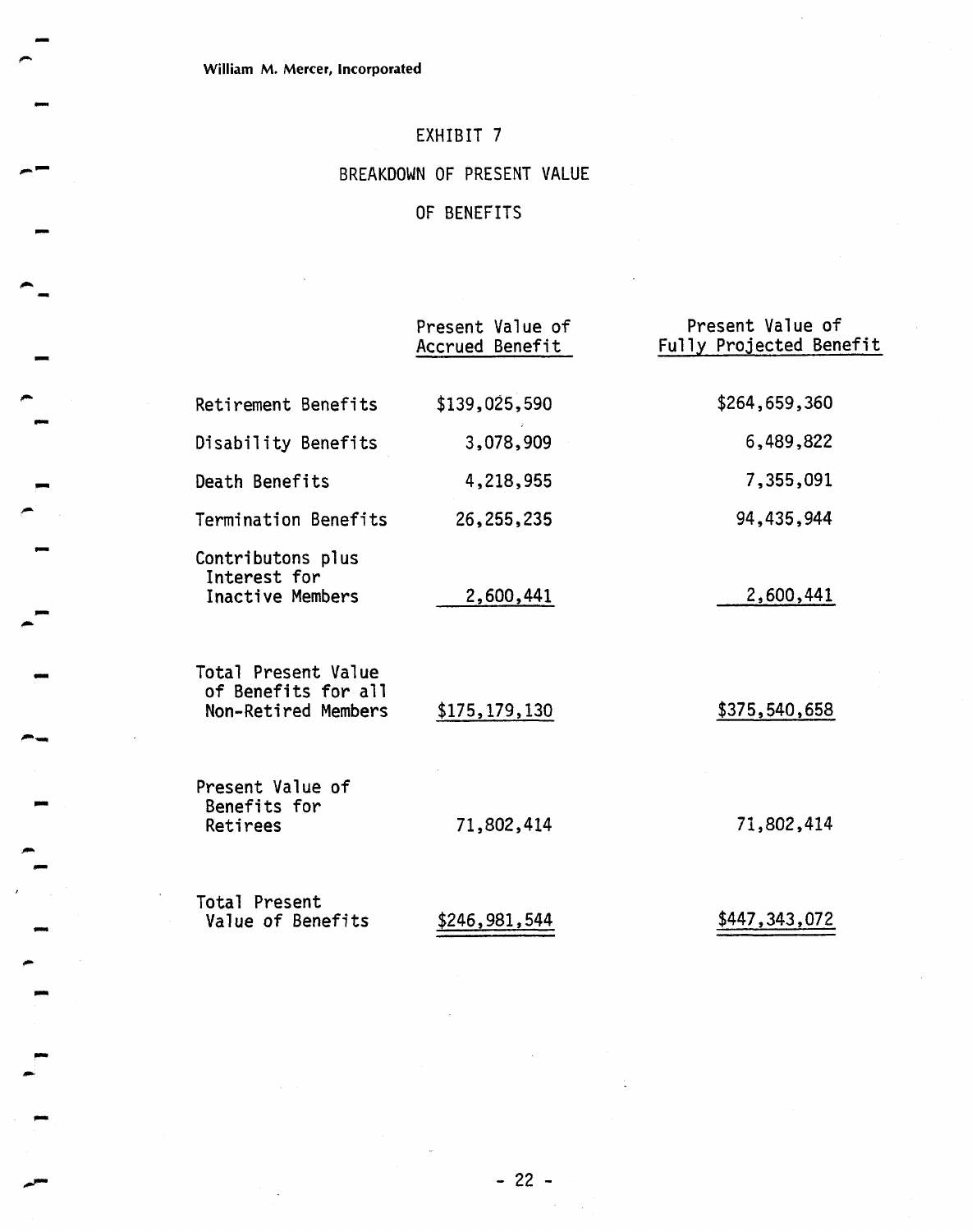**William M. Mercer, Incorporated** 

### APPENDIX 4

### SUMMARY OF THE PROVISIONS

# OF THE

### ALASKA PUBLIC EMPLOYEES' RETIREMENT SYSTEM

AS OF

NOVEMBER 1, 1976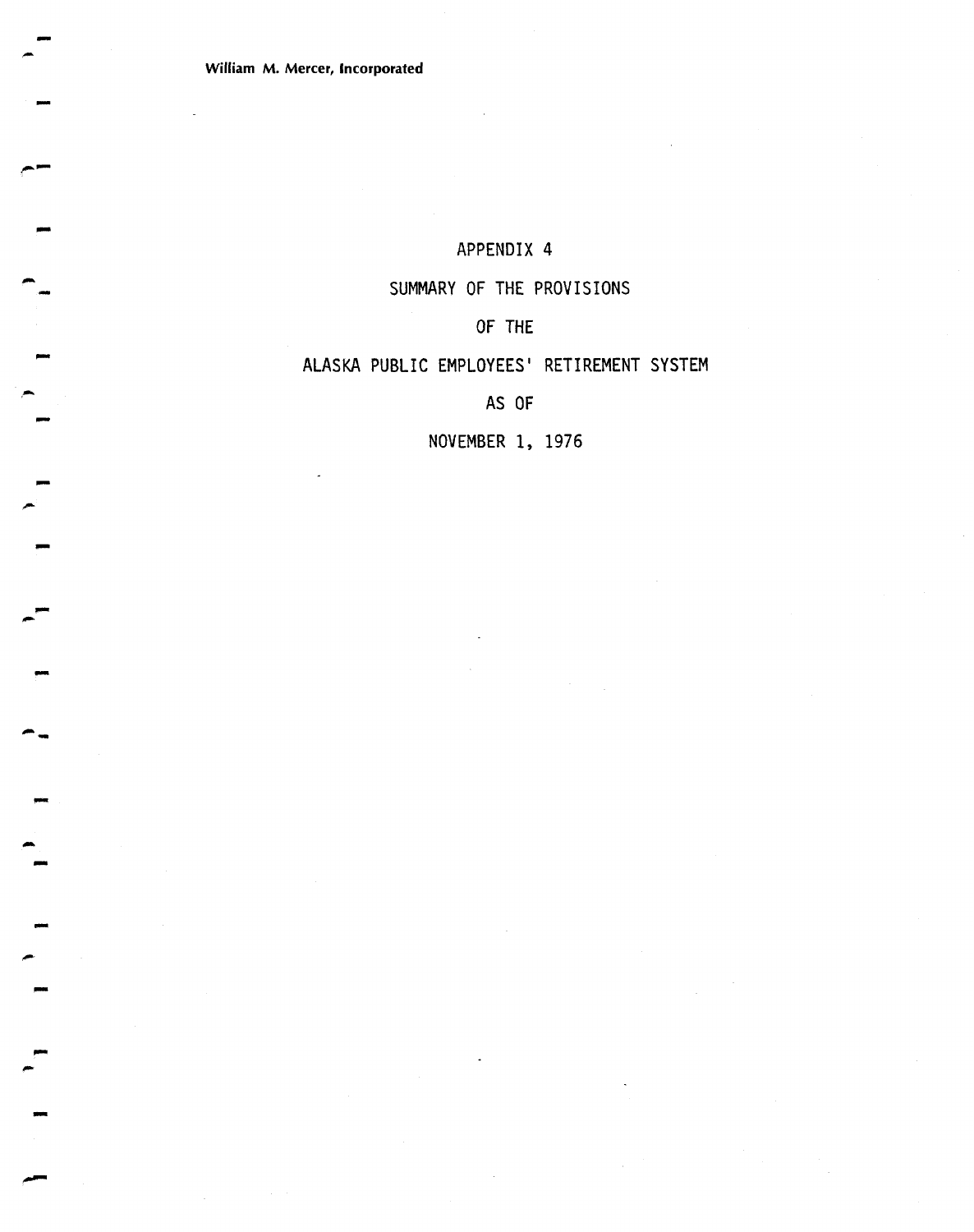PUBLIC EMPLOYEES' RETIREMENT SYSTEM

### OF ALASKA

**1.** Plan

Public Employees' Retirement System of Alaska.

**2.** Effective Date

January **1, 1961.** 

### 3. Amended

 $\blacksquare$ 

April **19, 1961**  April **19, 1962**  February **18, 1964**  May **29, 1964**  July **1, 1964**  May **12, 1966**  April **3, 1968**  July **1, 1968**  July **1, 1970**  July **1, 1972**  Jgly **1, 1974**  July **1, 1975**  July **1, 1976**  November **1, 1976** 

### **4.** Administration of Plan

The Commissioner of Administration is responsible for administration of the System, Public Employees' Retirement Board adopts rules and regulations to carry out provisions of the Act, and Commissioner of Revenue invests the Fund. The Attorney General is the attorney for the System and represents it in legal proceedings.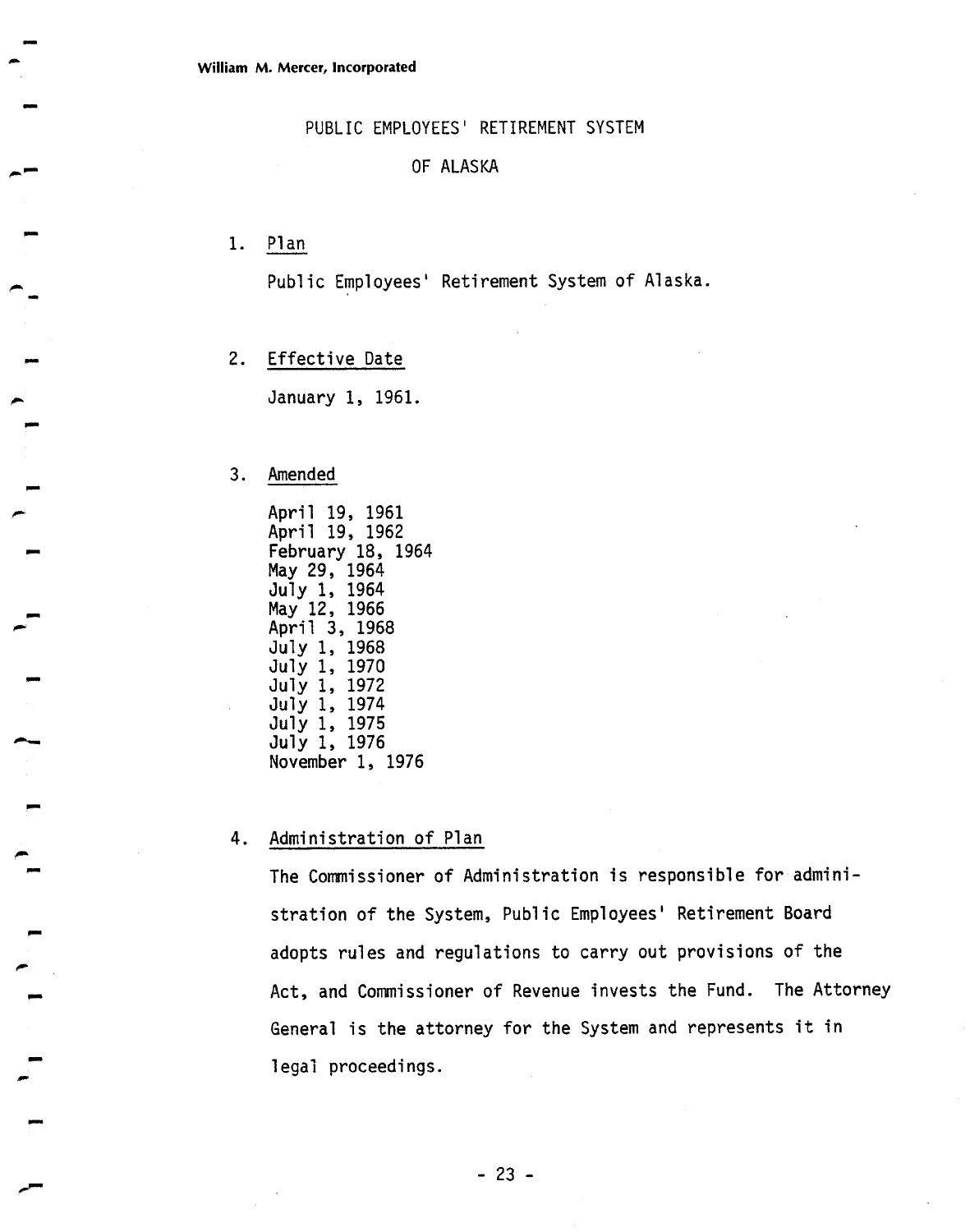**William M. Mercer, Incorporated** 

#### 5. Employers Included

State of Alaska and any political subdivisions and public or quasi -pub1 ic organi zations thereof (as of December 31, **1976,**  there were: 65 participating employer groups in addition to the State for which separate contribution rates are determined).

#### 6. Employees Included

All permanent full-time or part-time employees of the State and participating political subdivisions, exclusive of those covered by the Alaska Teachers' Retirement System, the Alaska Judges' System, or any employee on whose behalf the State is making contributions to another Retirement System. Elected officials may elect to participate at their option.

### 7. Service Considered

Future:

The later of hire, 1/1/61, or date of employers' participation in the System, to date of termination, death, or retirement. Up to 5 years of military service may be recognized if appropriately claimed and appropriate employee contribution paid. Permanent part-time employees receive service credit on a pro-rata basis.

Past:

Service credit for all service with State and Territory prior to January 1, 1961, if the employee completed three

 $-24$  -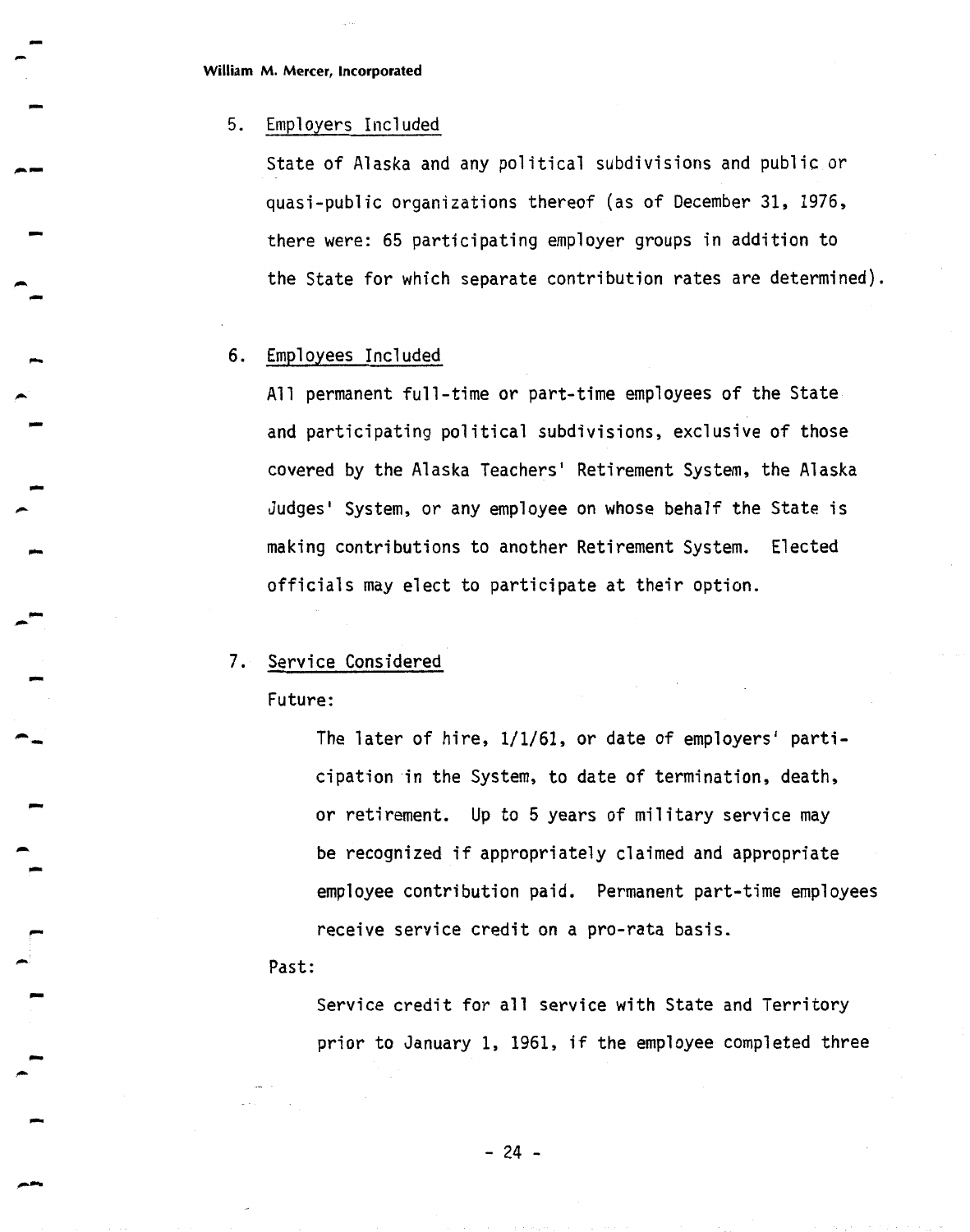years of service after January 1, 1961. Elected official has past service credit only if he pays contributions for all of his service after January 1, 1961. Service with political subdivision prior to its participation in the System is included at the option of the political subdivision.

Break in Future Service:

Any termination. But if employee returns and makes contribution equal to refund paid plus interest, the service before the break is reinstated.

8. Average Monthly Compensation

Total compensation during three consecutive calendar years of credited service which yield the highest average monthly compensation (total compensation during period divided by number of months included).

### 9. Employer Contributions

Separate contribution rate for each employer equal to the sum of:

(1) Consol idated Rate

A uniform rate for all participating employers sufficient to amortize all future service liabilities (less value of employee contributions) over the future working lifetimes of the covered group.

(2) Past Service Rate

A rate determined separately for each employer sufficient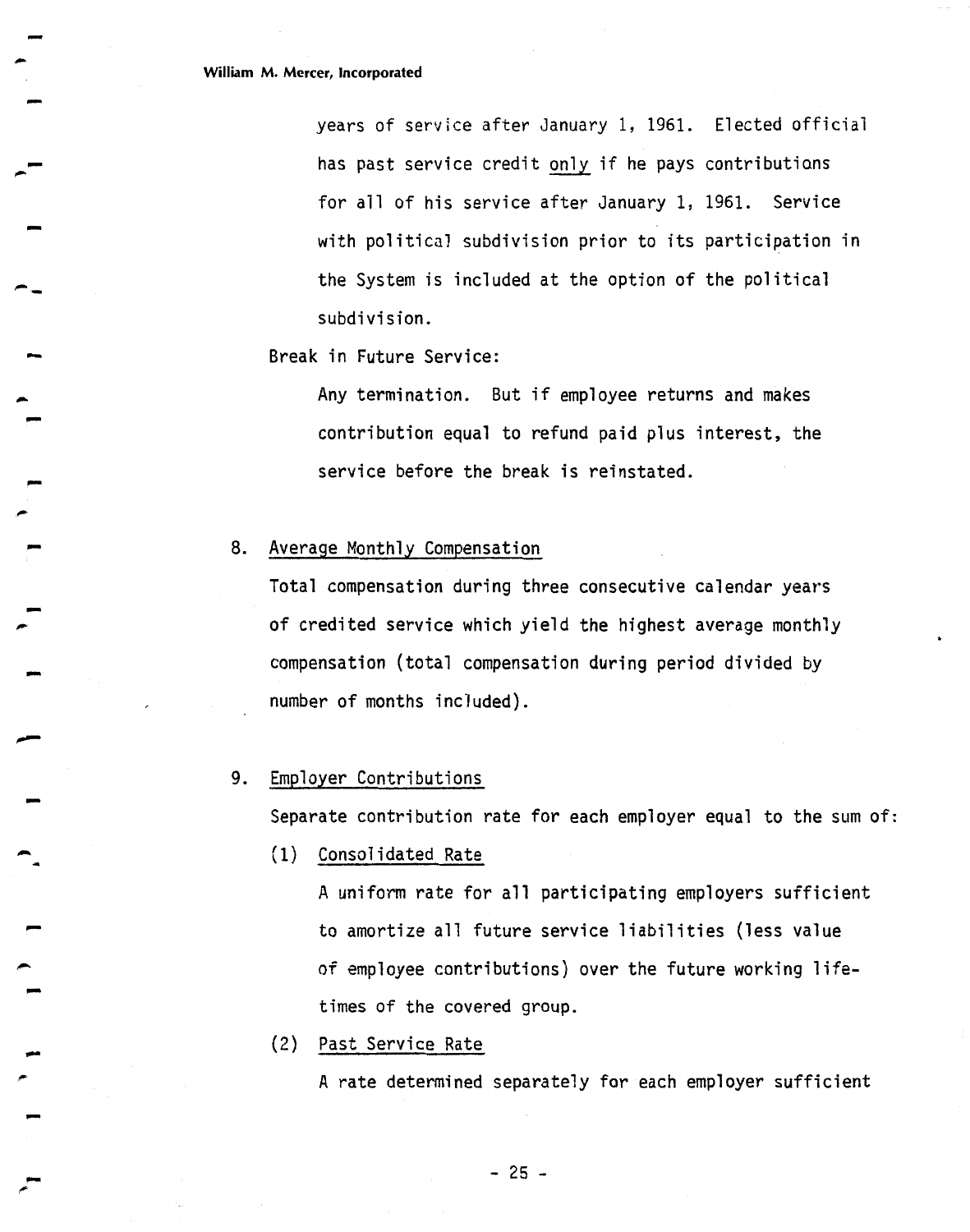to amortize such employer's unfunded past service liabilities over 40 years.

10. Employee Contributions

Mandatory Employee Contributions:

Police & Fire - 5%

Other  $- 4 \frac{1}{4}$ 

Refund at Termination (no vesting):

Return of voluntary and mandatory contributions with interest. Refund at Death:

If no widow's pension payable, return of voluntary and mandatory contributions with interest.

### 11. Normal Retirement Benefit

Eligibility:

The first of the month following the earlier of: age 55 with 5 ore more years of Credited Service; or 20 years Credited Service - Police & Fire, or 30 years Credited Service - Other.

Type :

Life only with optional joint and survivor benefit (actuarially reduced).

Amount:

2% of Average Monthly Compensation for each year of service - Other.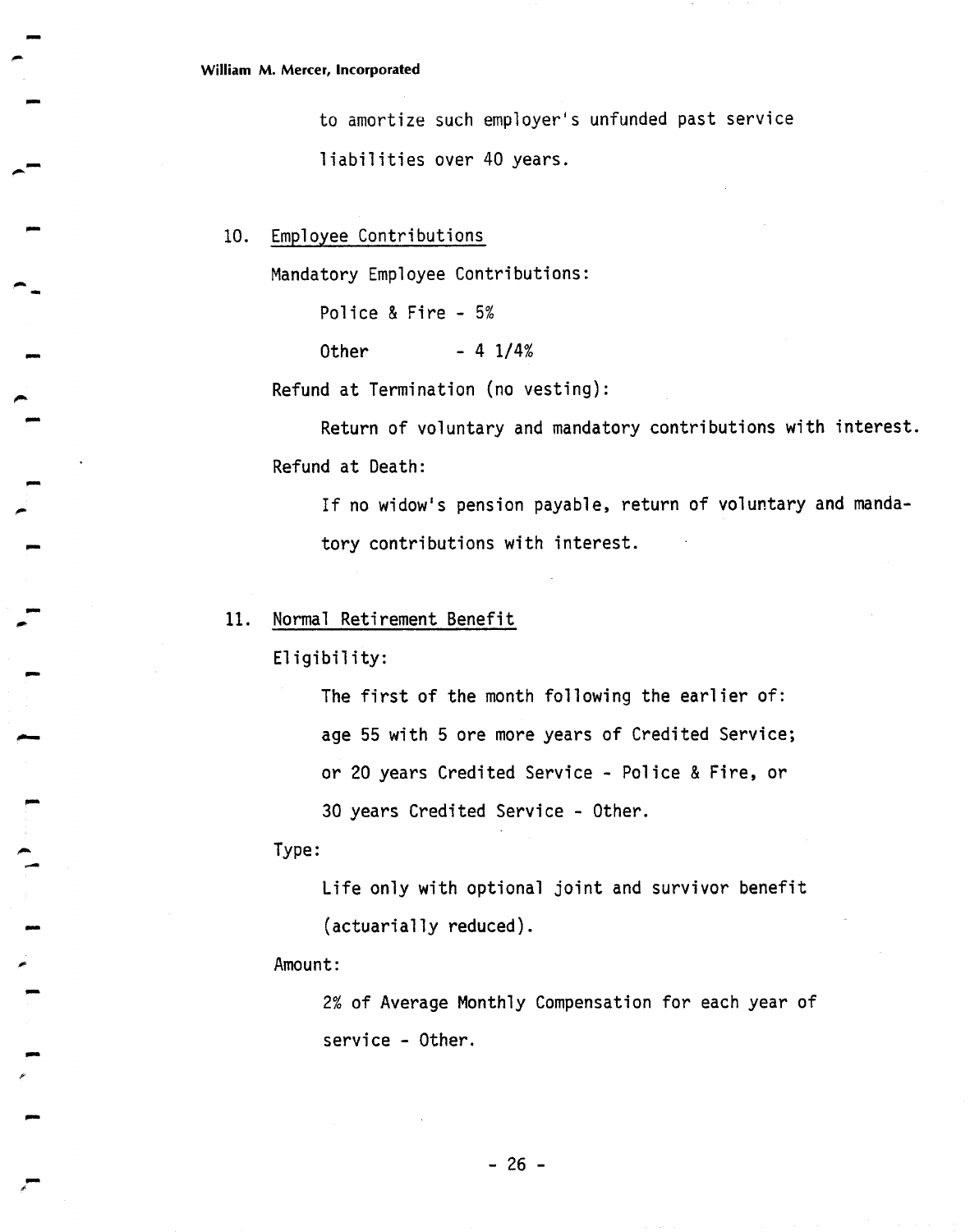**22** of' Average Monthly Compensation for the first 10 years of service plus 2 1/2% for years of service in excess of 10 - Police & Fire.

12. Early Retirement Benefit

Eligibility:

Age 50 and 5 or more years Credited Service - all employees. Type :

Life only.

Amount:

Actuarial equivalent of Normal Retirement Benefit based on service and compensation to Early Retirement Date.

### **13.** Deferred Vested Benefit

Eligibility:

Five or more years of Credited Service, withdrawal of employee contributions voids vested rights.

Type :

Life only or joint and survivor benefit (actuarially reduced). Amount:

Monthly benefit begins on employee's Norma1 Retirement Date. Amount determined the same as Normal Retirement Benefit taking into account compensation and service prior to termination.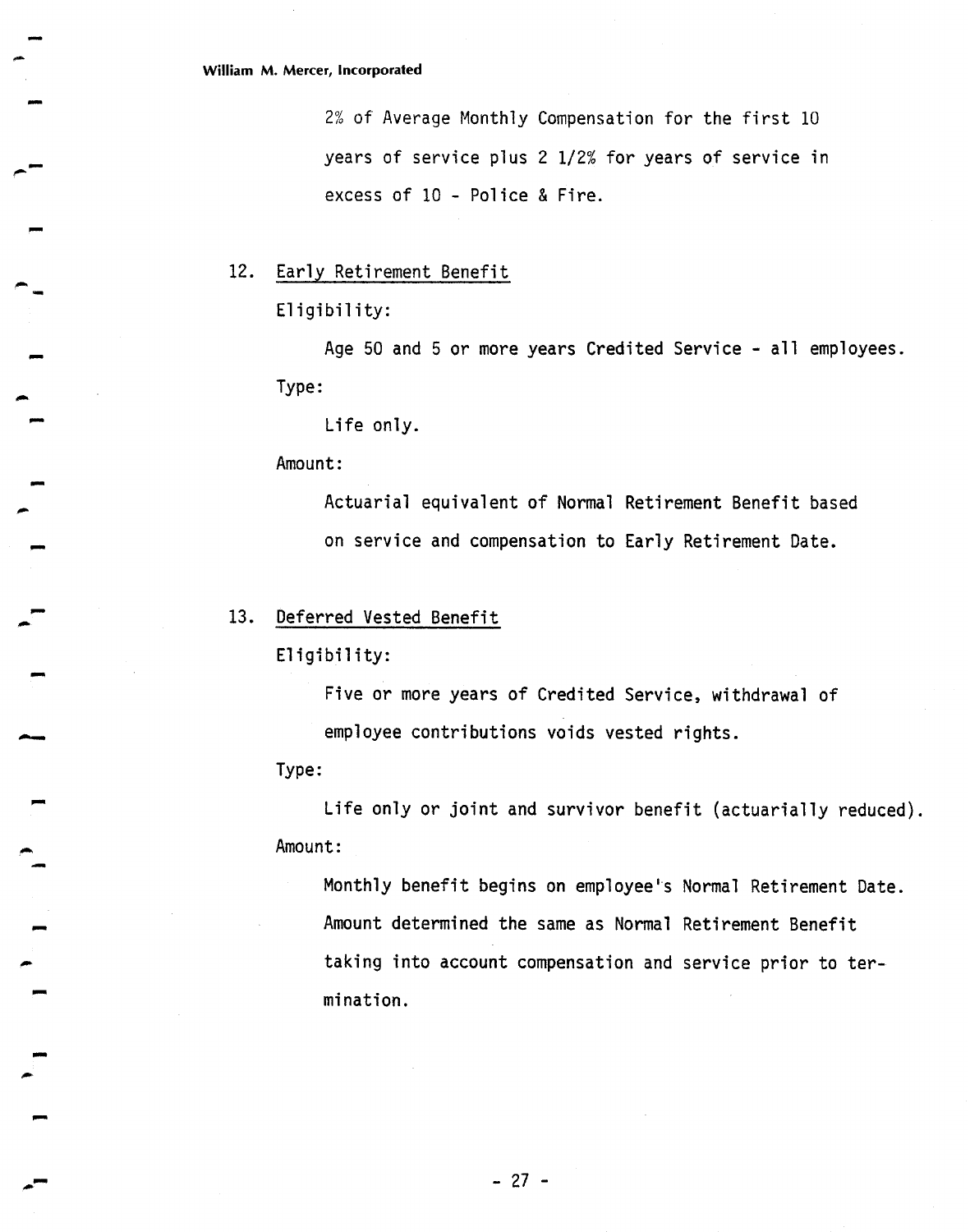14. Disability Benefit

Occupational Disability:

Eligibility:

No age or service requirements.

Type :

Monthly benefit payable until death or recovery. Amount :

40% of gross monthly compensation at date of disability. The benefit terminates at Normal Retirement Date with full Normal Retirement Benefit commencing at that point.

Non-Occupational Disability:

Eligibility:

Five or more years of Credited Service.

. Type:

Monthly benefit payable until death or recovery. Amount:

Same as vested benefit except payments commence immediately.

15. Death Benefit Before Retirement

Occupational :

No age or service requirements.

Benefit: 40% of gross monthly compensation at date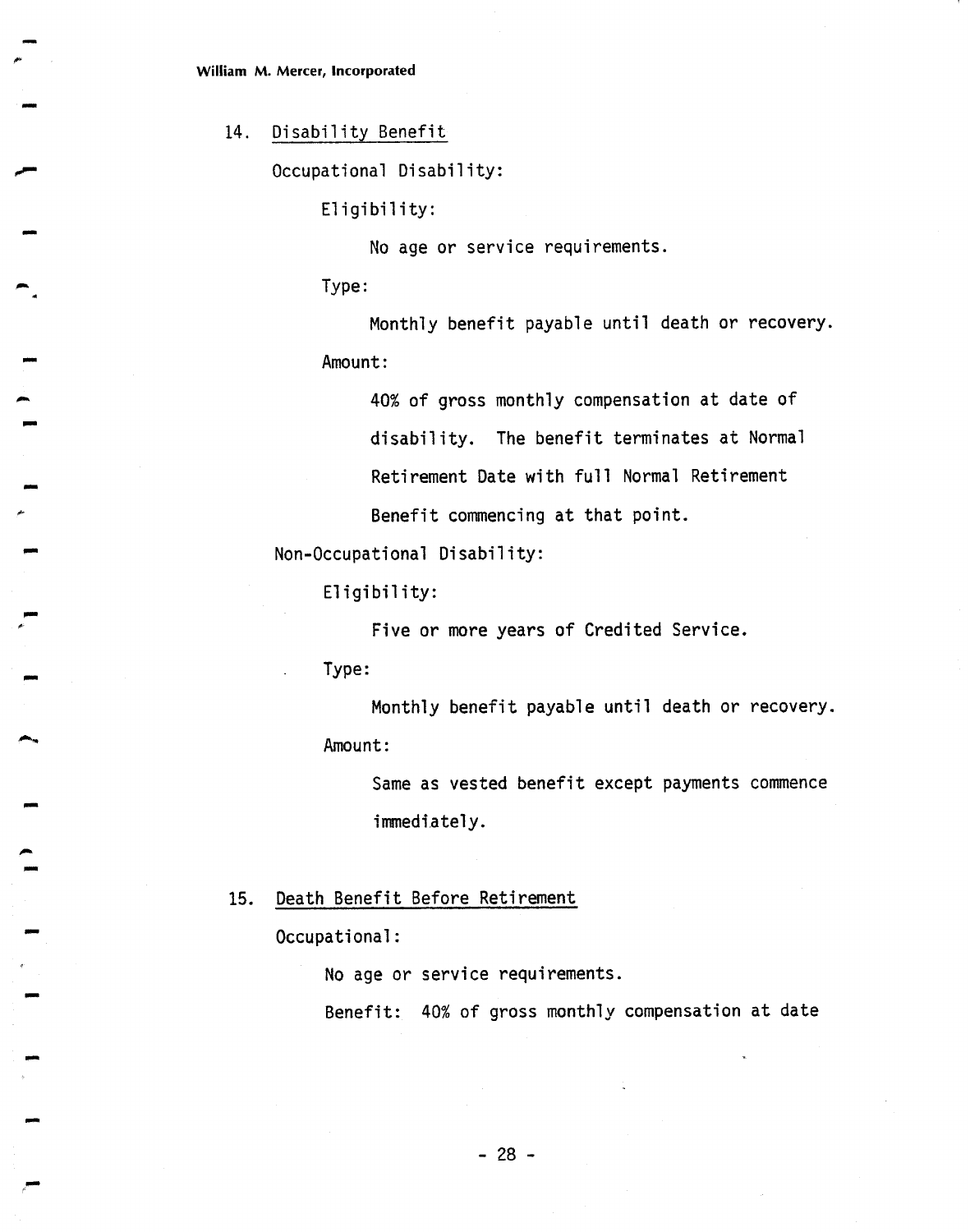Non-Occupational of death or disability, if earlier. At participant's Normal Retirement Date, benefit converts to Normal Retirement benefit based on pay at date of disability or death and credited service, including period from date of disability or death to Normal Retirement Date.

If no widow's benefit is payable, lump-sum death benefit of \$1,000 plus \$100 per each completed year of Credited Service and the participant's contributions with interest. Alternatively, an income benefit is available at death after five years of Credited Service based on 50% Joint and Survivor equivalent of accrued Normal Retirement Benefit.

#### 16. Death Benefits After Retirement

The employee's beneficiary receives a lump sum equal to the excess of his contribution account immediately prior to retirement over the sum of the pension payments previously received by the employee.

#### $17.$ Post-Retirement Pension Adjustment

Commissioner of Administration may recommend post-retirement increases on account of increasing cost of living up to 4% each year.